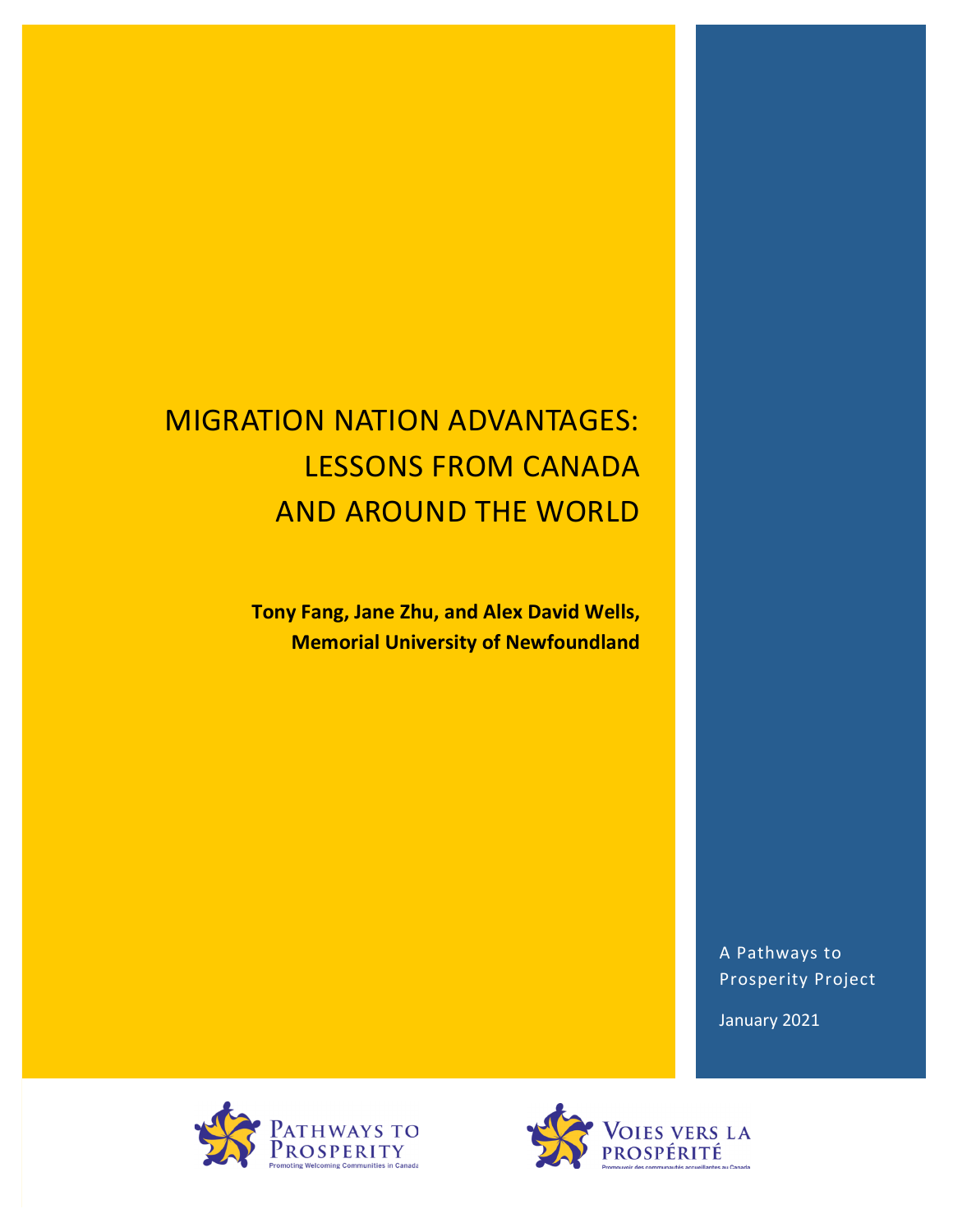## **Migration Nation Advantages: Lessons from Canada and Around the World**

Report submitted to the Pathways to Prosperity Project

By Tony Fang, Ph.D., Jane Zhu, Ph.D., Alex David Wells  $<sup>1</sup>$ </sup> Stephen Jarislowsky Chair in Economic and Cultural Transformation Department of Economics Faculty of Humanities and Social Sciences Memorial University of Newfoundland

Recent events such as the European refugee crisis, Brexit, and the 2016 US election, and COVID-19 global pandemic have drawn intense debates over immigration and refugee policies worldwide. While the executive order signed by U.S. President Donald Trump suspending refugee admissions and blocking citizens of seven Muslim-majority nations (Iran, Iraq, Sudan, Syria, Libya, Somalia, and Yemen) from entering the country has rightly earned him widespread condemnation from many, anti-immigrant and anti-Muslim sentiment is on the rise in many parts of the world, and even Canada is not immune, as the recent violence and discriminative behaviors again recent immigrants and visible minorities have sadly shown. However, Canada as a nation remains one of the countries that are most welcoming to immigrants. In the aftermath of Trump's action, Prime Minister Justin Trudeau has repeated and reinforced his position welcoming immigrants and refugees to our shores. Canadians from coast to coast are coming to recognize that bringing in newcomers from overseas is not only a just and compassionate response to human need but also is in our own interests, and vital to secure the future prosperity and cultural richness of the nation. Canada's aging population and the low birthrate among those that remain pose significant challenges for the nation's future. Without intervention, employers may find themselves unable to expand due to labour and skill shortages, and the retirement and medical needs of its older people will have to be paid for by a diminishing workforce. The most recent Census data has shown Canada has reached a new record population – we have over 35 million people in 2016, up 5% in just five years according to newly-released census figures in 2011. This is the highest growth rate in the G7 group of nations, and two thirds of the growth was attributable to international migration.

In the last three decades, the world is becoming more interconnected and interdependent than ever. It is a new phase of globalization where tremendous progress has been made to form alliances and cooperation rather than strike out alone as a single entity. Through this interdependence, countries are able to trade rather freely in global markets, build multi-

 $1$  Financial support from the Pathways to Prosperity research grant, Dean's of Arts Start-up grant at Memorial University of Newfoundland, and Stephen Jarislowsky endowment funds is gratefully acknowledged. The authors would also like to thank Alex David Wells and Kerri Neil for their research assistance.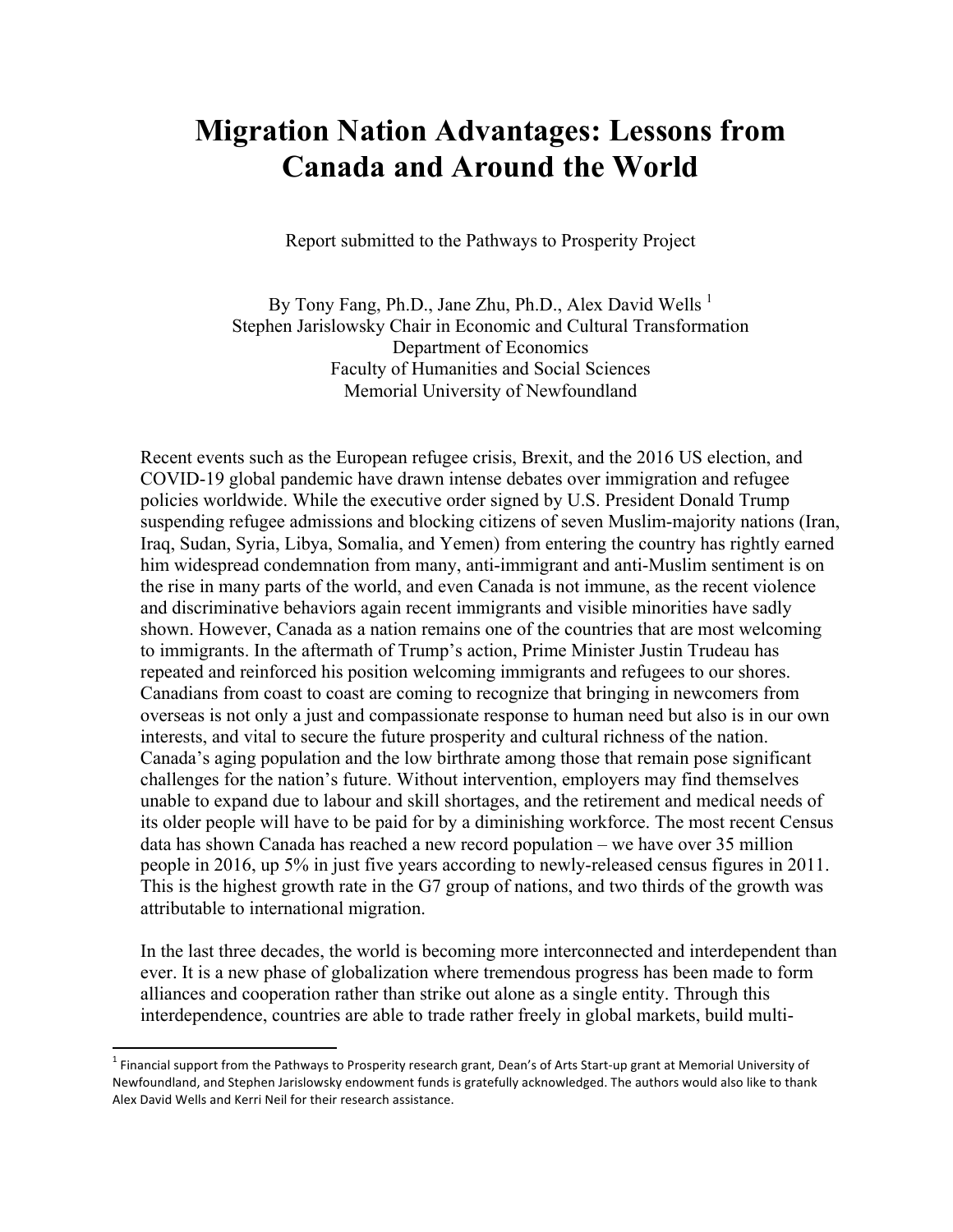national corporations supported by global revenue, and develop projects in emerging countries like China and India and consequently sell their products to the world markets. The free flow of goods and services, as well as financial and human capital was greatly facilitated by the international trade agreements such as NAFTA and WTO. Globalization, therefore, has stimulated much growth in local and global economies. The power of globalization, however, can also pull the world together (for better or for worse) for global issues that ultimately affect many of us regardless of the origin of the issues. This was evident in the 2008 global financial crisis where the fall of the Lehman Brothers almost brought down the entire financial system (Economist, 2013). Years later, the world's economies are still recovering from the fallout of the international financial markets. The Syrian Refugee crisis is becoming the *greatest humanitarian crisis of our time*; a conflict that has been brewing for the past 4 years with over 11.6 million people forced to flee from their homes (UNHCR, 2016). Currently, Canada is one of the few countries leading in accepting Syrian refugees. The Trudeau government accepted 25,000 refugees (November 2015-Feburary 2016) and will continue to accept more (Government of Canada, 2017). In fact, in 2017 Canada will allow 300,000 new immigrants to enter the country which is in stark contrast to Trump's immigration ban of 7 countries (Time, 2017). Only time will tell if Canada will continue to be the last few countries who lead in immigration policies and benefit from them while other countries like Britain and the US scale back immigration and revert to closed borders. *Migration Nation Advantages* will make a strong case for immigration for a country like Canada and the great benefits immigration can bring to Canadians and to citizens in many other countries in the world. The question is how will countries choose to survive and sustain themselves in our current world of geopolitical risks and uncertainties? How do countries adjust their immigration policies and programs for their best national interests and the socioeconomic benefits of their citizens?

These global issues are just a few of the many the world faces. Other pressing problems such as climate change, poverty, war, global diseases, and depleting natural resources also threaten the security of our future. Another global crisis of a different nature, the outbreak of the COVID-19 global pandemic shook the world with the effects of more than a million dead globally and close to 40 million being infected by the deadly contagious virus, including the US President Donald trump and UK Prime Minister Boris Johnson. Consequently, countries pulled together in a united attempt to stop the virus and save lives (Johns Hopkins University, 2020). The current COVID-19 global pandemic is an ongoing global event that has dramatically reshaped policies, practices, and our ways of life. Countries cross the globe have enforced social distancing polices in an attempt to slow the spread of the highly contagious virus. The resulting economic impacts on businesses have been unprecedented. With the rise of consequential issues pertaining to translating the crisis into the economy, businesses and all levels of governments have respond by drastically changing operations and public policies. Delving into the nature of these impacts, efficacy of the varied business responses and policy changes is paramount to providing better solutions for businesses as well as delivering effective recovery policies and programs in response to the global pandemic.

Although Coronavirus can affect anyone, but statistics have shown that some vulnerable groups, including recent immigrants, visible minorities, and senior citizens especially those with pre-existing medical conditions appear to be affected more than others. Data from the U.S. Bureau of Labor Statistics indicate that less than 20 percent of black workers and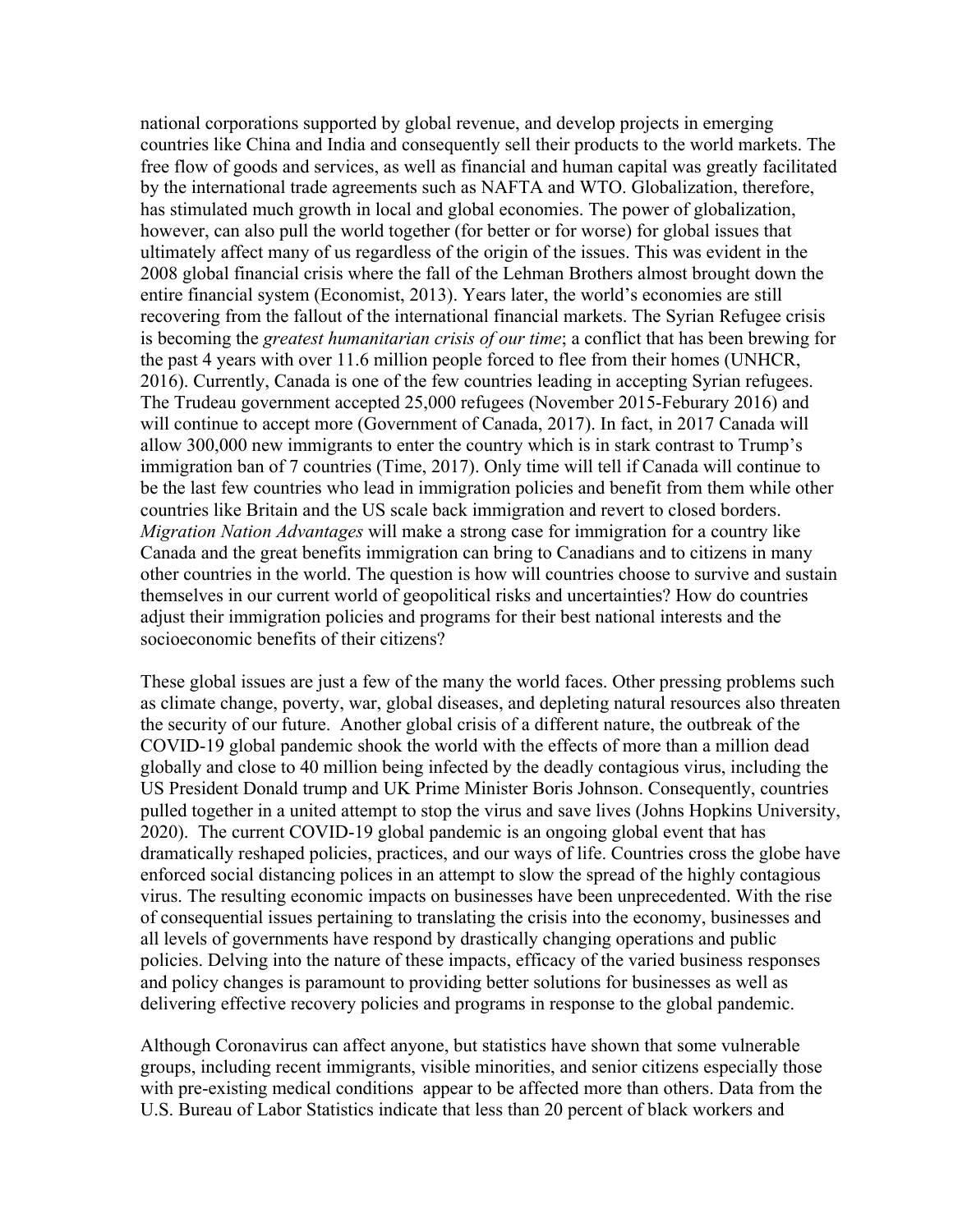roughly 16 percent of Hispanic employees could work from home and remain compensated. About two-thirds of employed Hispanic adults would not get paid if the coronavirus caused them to miss work for two weeks or more. Non-citizen immigrants make up approximately 7 percent of the workforce in the U.S. and 26 percent in Canada. Some of them work in jobs that were deemed essential fighting the virus, and many of them also work in industries that have seen the large layoffs and slowdowns since the outbreak started. According to Current Employment Statistics by the U.S. Bureau of Labor Statistics and monthly Labour Force survey by Statistics Canada, accommodation and food services, health care and social assistance, administrative and waste services, and retail trade are the industries that experienced the biggest layoffs—on average three in four non-citizen immigrants work such industries had lost jobs. Obviously one-size-fit-all policy instrumentals may not generate the optimal policy effects to all industries, regions, and population groups. Effective policy interventions should be more targeted during and after the unprecedented challenging time to ensure long-term social harmony and economic prosperity for North America.

In light of globalization and the reality of limited and depleting resources, there has been an undercurrent of pushback against our shared, interconnected world. The decision for Brexit rather than against represents the terse conditions of an influx of refugees and immigrants that Britain cannot handle. Therefore, the tightening of the borders was one solution that many Brits voted for. Shortly after, the US followed suit by electing President Trump to lead the country with protected borders and isolation rather than the past policies of open borders and free trade. These policy decisions do not just have financial implications but also serious consequences to the very fabric of society, especially during the time of unprecedented global pandemic. Values such as pluralism and diversity are now being scrutinized and tested. These will be divisive and isolating politics that is heralding a new time where countries are focusing on their own businesses rather than the previous trend of interconnectedness and cooperation to deal with common challenges and crises.

*Migration Nation Advantages* is a timely and contemporary review and analysis of the literature that will explain global immigration policies and programs and its wide ranging effects from a historical, economic, and social perspective. In particular, the report will evaluate the major ingredients of immigration and refugee policies such as number of intakes, types of immigrants accepted, and the process of settlement and integration of immigrants and refugees since the onset of the Canadian "point system" in 1967 and the main goals of immigration such as maximizing national welfare, improving the lives of immigrants, and nation building. This report will further examine migration theories that evolve over time and correspond to settlement and integration programs across major migration countries. The results of this overview will provide the best immigration practices from countries like Canada, Australia, and the US, leading the world in immigration policy. The effects of immigration will be discussed with empirical evidence such as the short-term economic impacts on population and economic growth; and long-term benefits of immigration that affect social, economic, and cultural spheres of society. Some of the important benefits of immigration include the promotion of nation building, innovation and creativity, and multiculturalism.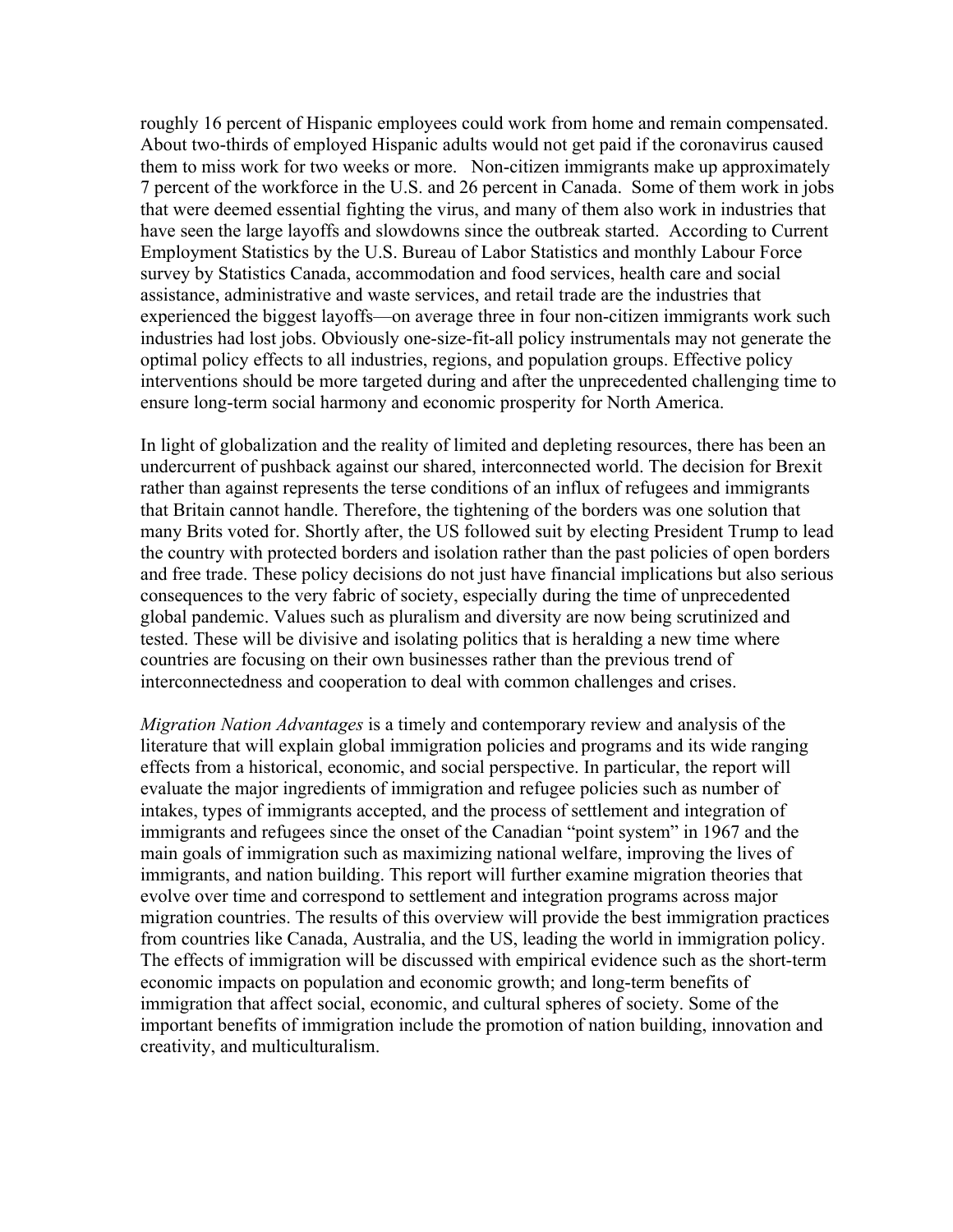#### **Skilled Immigration: Social, Economic, and Cultural Integration**

Literature on this topic is varied in both the country in which the topic is researched and in the objective of the research. Some studies aim to examine the relationship between the conditions surrounding an immigrant's arrival or workplace and their integration and retention, while other studies examine the relationship between immigrant integration and the overall economy. For the purpose of this review, the section of literature that represents several different countries and studies has been selected.

Studies focused on Canada often highlight the country's difficulty in retaining immigrants. This is contrary to the widely believed notion that immigration process in Canada is relatively smooth; in fact, recent newcomers to Canada face various complex socio-economic barriers that inhibit their successful integration despite their high level of education and skill levels (Kaushik & Walsh, 2018). Relative to similar countries, skilled immigrants face inadequate economic and social outcomes in Canada, which has a demonstrable effect on their integration (Kaushik & Drolet, 2018). This focus on immigrant experiences seen in Canadian studies provides valuable insight to immigrant experiences which can inform policy. By identifying the challenges faced by newcomers in the workplace and in their daily life, policy makers can develop more effective policies and programs to mitigate these challenges and improve the integration and retention of skilled immigrants in the country. These studies converge on a central idea: the need for change in the Canadian immigration system; the need to evaluate current practices and update them to better suit immigrant needs. With Canada's labour force participation rate expected to decrease in the coming years due to an aging population, now is the best time to improve immigrant integration and retention to alleviate the looming labour and skill shortages.

In the United Kingdom, where immigration has risen considerably since 2000, integration is a also major issue. Despite being younger and better educated than UK natives, newcomers to the country have lower probability of gaining employment and higher probability of working in low-skill occupations (Frattini, 2017). These undesirable labour market outcomes are attenuated the longer a landing cohort lives in the country, which may indicate that the more newcomers learn country-specific skills (i.e. language and culture) the longer they stay in the country as suggested by Frattini. It may also factor in, however, that immigrants with poorer economic outcomes may leave soon after their arrival, thus impacting the average outcomes of their cohort that remains in the country. In either case, Frattini explains that policy should aim to prevent an immigrant's inability to advance out of an unskilled occupation, as this depreciates the value of their human capital.

Literature from Singapore, a small open economy like Canada, details the importance of labour market integration for the betterment of the domestic economy. Thangavelu (2017) used mathematical models to evaluate the relationship between inflow of skilled immigrants and effects on the domestic economy. It was concluded that due to skilled immigrants' tendency to bring more research and development (R&D) activities to the economy, they tend to promote growth in the long run. These benefits, however, return at a diminishing rate. The study determined that foreign workers would optimally make up 40% of the Singapore's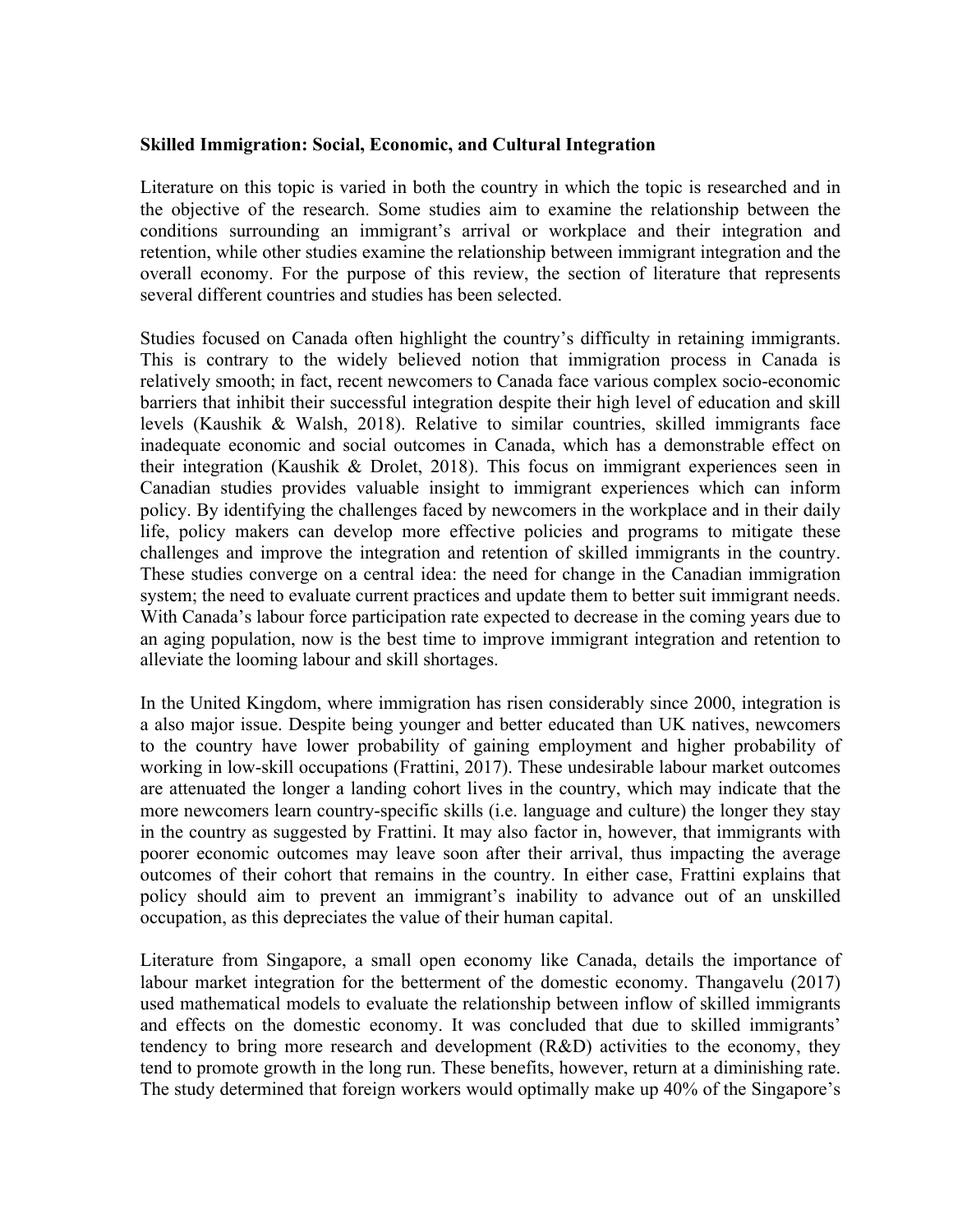workforce with high capital intensity. Singapore is a vastly different country than Canada with differing circumstances and needs, but its economy is similar and heavily relies on immigrant workers. In Canada, just 26% of the labour force was born outside of the country in 2016 (16% in Singapore), but this number is expected to rise in the coming years (Martel, 2019). This indicates that Canada could benefit from an influx of skilled immigrants, as it has not yet reached its point of diminishing returns with regards to its labour mix.

New Zealand is a country where immigration is on the rise. Like Canada and Singapore, New Zealand is a small open economy, meaning they participate in global trade, but their policies do not influence world price. According to data from New Zealand censuses from 2001 to 2018, the percentage of foreign-born residents in the country has risen from roughly 19% in 2001 to over 27% in 2018. Amidst this massive increase in immigration to the country, newcomers are finding their settlement and immigration to be problematic. A research study recently sought to understand the factors at play in the obstacles faced by New Zealand immigrants (Ibqal, 2017). In depth, qualitative interviews with skilled immigrants in New Zealand showed various common barriers faced by newcomers. The most common factor was communication issues; when entering a new country many immigrants lack the language skills necessary to communicate with locals. Interviewees also cited discrimination as a major obstacle, and a lack of local work experience. Skilled immigrants in New Zealand must often begin at an entry-level position despite overseas experiences. Many employers in New Zealand do not hold overseas work experience in the same regard as local work experience; this is a major disadvantage for immigrants to the country. Additionally, without the advantage of a social network to support them and provide work or references, many immigrants become isolated, further inhibiting their social and economic outcomes. Some literature has suggested enclaves as a means of mitigating this isolation, as enclaves provide newcomers with an immediate social network that can help them find work and integrate, but may also create long-term integration problems (lowered language development, lack of exposure to new culture, less access to high-skilled positions).

#### **Refugee Settlement and Integration Outcomes by Admission Scheme: Government-Assisted Refugees or GARs, Privately Sponsored Refugees, and Blended Scheme**

Today there are more displaced individuals than ever before (Amnesty International, n.d.). Amid this growing crisis, methods to address the issue have not kept pace with the exasperation of it. Refugees destined for Canada can obtain funding either from the government, private sources, or a mixture of the two. Government-Assisted Refugees (GARs) were the norm until 1978, when Canada became the first country in the world to implement a system wherein private citizens could sponsor refugees (Refugee Sponsorship Training Program, n.d.). Since 1978, over 200,000 refugees have arrived in Canada through private sponsorship; in 2013, the number of PSRs (Privately Sponsored Refugees) admitted into Canada exceeded the number of GARs for the first time in decades (Hyndman, Payne & Jimenez, 2017). This program pioneered refugee settlement and influenced many other countries such as the UK and Australia to develop similar programs. How do refugees sponsored privately fare compared to their government-assisted counterparts? Recently, literature published in Canada has investigated the difference between these groups of refugees to determine which stream is more beneficial.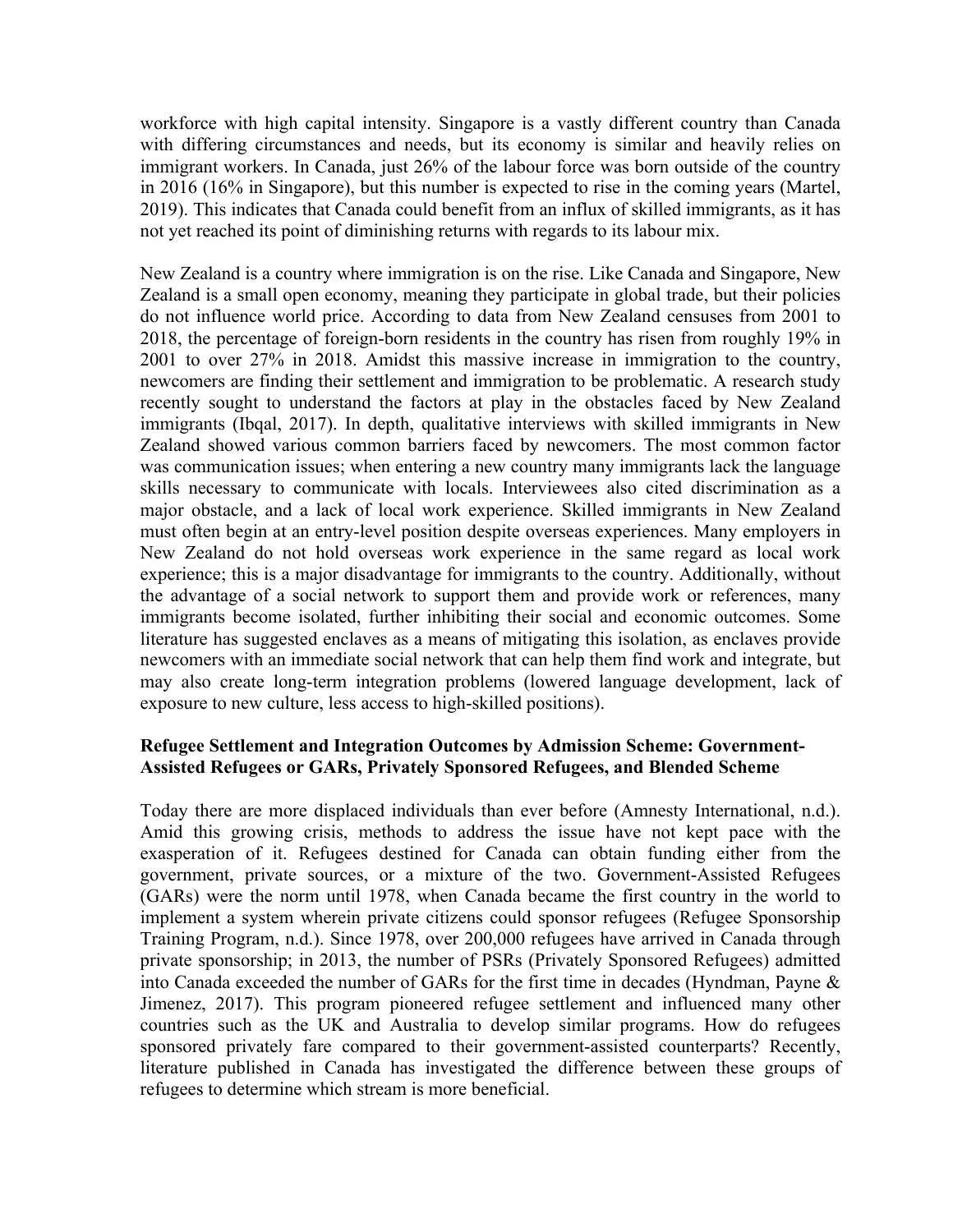Government-assisted refugees are granted financial support from the government for one year after they land, but the government also provides them settlement support; language training, education, housing assistance, and employment support. This is essential to helping refugees integrate effectively in society, as it allows them a chance to better understand their new home. With private sponsorship, the one year of funding is provided by private citizens or/and organizations. Importantly, privately sponsored refugees receive settlement support from a group or organization of private citizens. It has been suggested that privately sponsored refugees (PSRs) could integrate better than Government-Assisted ones due to the increased human capital a refugee receives through relationships with their sponsors (Hynie et al., 2019).

Beyond a possible integration advantage, private sponsorship offers some other unique benefits compared to government assistance. All PSRs are sponsored in addition to the number of GARs, and the two do not impact each other's numbers. Simply put, it is not currently necessary to choose one method over the other, as an increase in PSRs will not bring down the number of GARs. Ideally, PSRs should not impact the government's refugee quota for this reason. Additionally, PSRs can be specifically chosen, so they are often brought in as part of family reunification. The IRCC found that 62% of PSRs were sponsored by a family member (Hynie et al., 2019).

A study designed to measure the effectiveness of private sponsorship vs government assistance was conducted across six different urban centres in Canada (Hynie et al., 2019). Through snowball sampling, 1,921 Syrian refugees who had arrived between January 2016 and June 2017 were interviewed. It was found that the majority (over 60%) of PSRs reported having established at least one Syrian friend, whereas under 40% of GARs reported the same. Additionally, the majority of PSRs reported having relied on their sponsors a great deal for information and help, while far fewer GARs did the same. Of those interviewed, 11% of the GARs had some form of employment at the time of the interview, compared to 34% of the PSRs; this is in line with the employment of Iraqi PSRs and GARs between 2009 and 2014 (Hyndman, Payne & Jimenez, 2017). Interestingly, GARs reported a slightly higher sense of neighbourhood belonging than PSRs. Finally, GARs are, on average, displaced twice as long as PSRs before emigrating to Canada (Hynie et al., 2019).

One major limitation of the 2019 study performed by Hynie et al was the insufficient number of Blended Visa Office-Referred Refugees (BVORs). Introduced in 2013, the BVOR program admits refugees who are funded in part by private sponsors and in part by the government, while private sponsors provide the settlement support (Hynie et al., 2019). Unlike PSRs, BVORs are not chosen by their private sponsor, and they allow the government to fulfil international commitments (Hyndman, Payne & Jimenez, 2017). Given that they cannot be chosen by their private sponsor, it can be assumed that fewer BVORs arrive in Canada for the purpose of family reunification, which may impact their integration outcomes; they do however have the benefit of the settlement support provided by a private sponsor, something shown to improve employment, human capital, and overall integration. They may, however, be selected based on their family situation, as the Canadian Government will prioritize vulnerable refugee families over lone individuals when selecting GARs.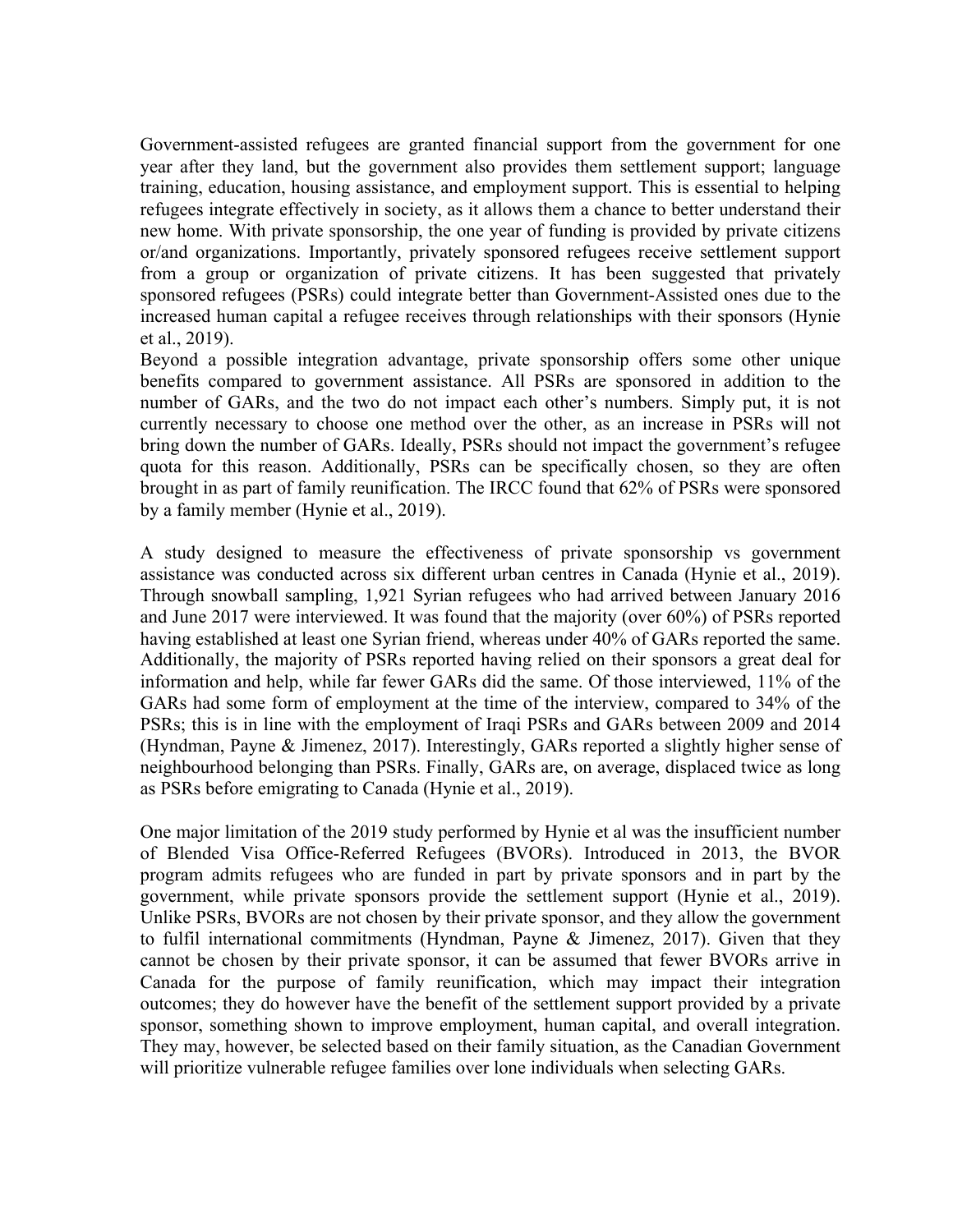The BVOR program came under criticism when it was announced as refugees admitted through it contribute to the government's international commitments. It was seen as the government "off-loading more resettlement responsibility to private sponsors" (Labman & Pearlman, 2018). Two major benefits of the PSR program are the additionality of it and the chance for the private sponsor to choose the refugee. The BVOR program removes both of these benefits.

Looking at data from refugee cohorts that landed from 1990 to 2007, it is found that GARs have a significantly lower average employment income than PSRs. Government-assisted refugee earnings for these cohorts average out to \$18,452 annually for female GARs and \$26,175 annually for male GARs. Privately sponsored refugee earnings for the same cohorts average out to \$21,015 annually for female SPRs and \$31,228 for male SPRs. Both refugee groups fare far worse than skilled immigrants in terms of employment income, and there is significant difference in earnings between genders (Mata & Pendakur, 2017).

Given the evidence, it seems that PSRs in general fare better than GARs. Not only this, but the influx of PSRs has other benefits to society, such as family reunification and increased refugee resettlement.

#### **International Students: Ideal Candidates for Future Residents and Nation-building Exercise**

International students represent the ideal candidates for future residents in Canada. They are likely already proficient in either or both of Canada's native languages, they are familiar with Canadian culture and customs, they have post-secondary credentials from a Canadian institution, and they are typically very young. They meet all the criteria of a perfect immigrant, so why do they face barriers to permanent residence? In 2015, the Canadian Government enacted policies that incidentally hindered international students from becoming permanent residents (Dam et al, 2018). These barriers, in conjunction with other factors, have significantly reduced the number of international students who become permanent residents. Between 2007 and 2016, the number of international students studying in Canada doubled, but the number of new permanent residents who were previously international students has actually decreased (Dam et al, 2018).

This decrease is due in part to the new Express Entry program, under which international students must compete with all other immigration applicants. This program is designed to allow the government to manage immigration applications for all federal programs and is based on a points-based score system called the Comprehensive Rating System (CRS). For international students, however, it means an added layer of competition. Instead of competing with their peers, they are instead forced to compete with all other foreign applicants, meaning far fewer international students achieve permanent resident status than before Express Entry. Dan et al (2018) and Wang (2018) delve further into what can be done policy-wise to attenuate the barriers faced by international students under Express Entry. In 2016, reforms which were designed to help international students become permanent residents were made to the program, but the effectiveness of these reforms has yet to be determined (Wang, 2018).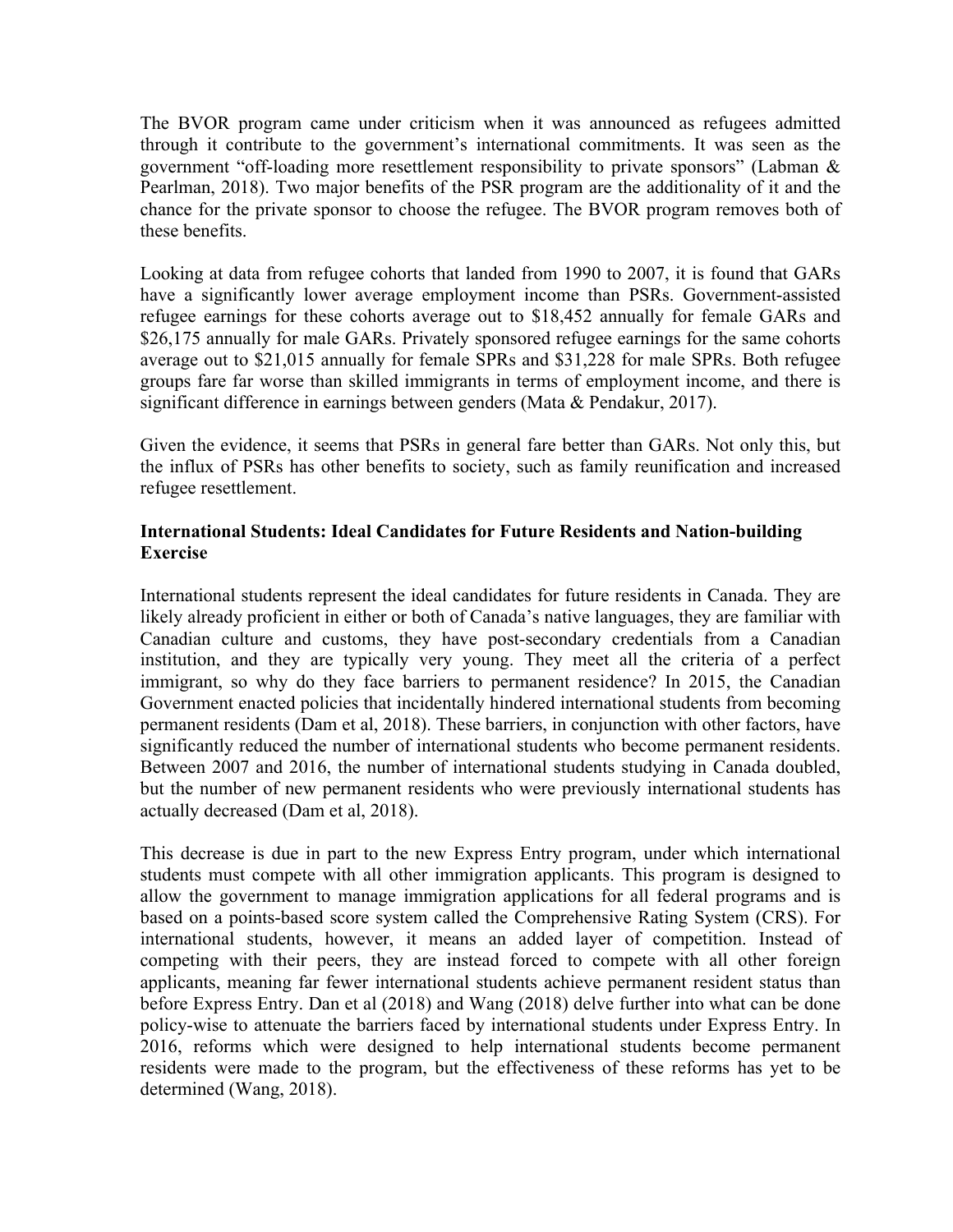Integration is a major factor for newcomers; it often affects their economic outcomes, lifestyle, and standard of living. Integration is easier for immigrants who arrive at a younger age for a variety of reasons: new languages become more difficult to pick as one ages beyond 18 years old (Smith, 2018), and younger migrants are more impressionable and also have more time to learn the culture and practices of a new country. International students' experiences are in line with these factors, as found in interviews from Chira (2017), where international students report that their family members who migrated to Canada when they were middle aged. These older migrants are underemployed or have trouble socially integrating into Canadian society, but international students would theoretically not have this problem. From this perspective, international students are a valuable source of newcomers, as they not only face fewer integration challenges due to their youth but are already integrated to some degree after their studies in Canada.

#### **Temporary Foreign Workers: Transitioning from Temporary Resident to Permanent Resident**

Temporary foreign workers (TFWs) represent a large and important source of labour for Canada. They allow employers to fill short-term positions which they have been unable to fill with the local workforce. Up until 2016, temporary foreign workers were limited to a fouryear work period in Canada and had to wait another four years in their home country before returning to work another four years. This was called the "four in four out" rule and it as abolished in 2016 by the Canadian Government; temporary foreign workers no longer have restrictions on the length of their work term in Canada (Salami et al, 2020). TFWs are given the opportunity to apply for permanent residence in Canada, which often enhances a newcomer's economic outcomes, making it a generally sought-after status.

Most temporary foreign workers who apply for citizenship do so for economic reasons; they feel their labour is better allocated in Canada, or that their economic prospects are more attractive there. There is a general trend upward in average earnings of temporary foreign workers in the years surrounding the attainment of permanent resident status. However, it is not accurate to assume that temporary foreign workers can be considered all in the same group, as there are many different factors that impact economic outcomes. The program they are in, whether they are high-skilled or low-skilled, even their gender impacts their wages, employment rate, and the average trajectory followed by these outcomes (Ci et al, 2018).

One potential issue with the temporary foreign worker program is the power it grants to the employers over their TFWs. The workers' visas and work permits are tied to their employer, which means these workers can be vulnerable to abuse or exploitation from their superior. Their future in Canada depends almost entirely on the satisfaction of their employer (Binford, 2019). In one case, a woman reported that her employer underpaid her and her colleagues, contractually obligated them to live in an over-priced apartment which he owned and forced them to compete with one another for a nomination for permanent residence (Tungohan, 2017). This sort of behaviour takes advantage of the vulnerable situation many TFWs find themselves in by using the prospect of permanent residence as a means of keeping a captive workforce quiet about inadequate accommodation or even unsafe workplace conditions.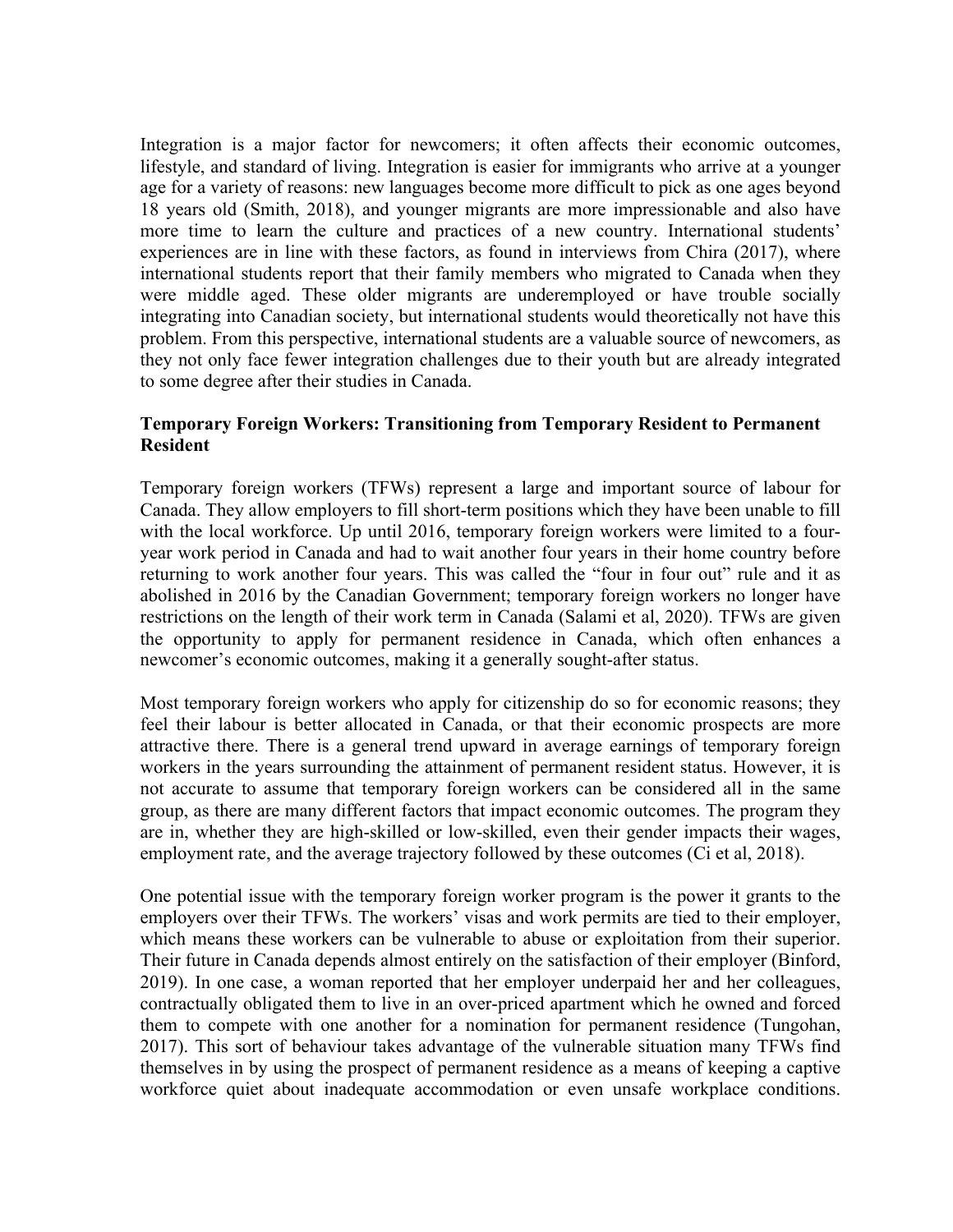Simply put, the program relies on the benevolence of the employer. Many employers treat their employees fairly and with the respect they deserve, but the program ultimately leaves room for corruption and abuse. Changes made to the program in 2015 did not address this; in fact, they may have further restricted the rights of workers and opened them up further to exploitation. In 2018 however, the federal government claimed they intended to provide open work permits, which would theoretically help mitigate possible abuse (Salami et al, 2020).

Temporary foreign workers bring many benefits to the labour market: new skills, diversity, and the amelioration of skill shortages. It is therefore important that these benefits are in a way reciprocated with the rights and liberties that are deserving of this workforce. As it stands, temporary foreign workers are in an unfavourable position in terms of job mobility and wage negotiation. TFW interviewees in rural Nova Scotia stated various issues they dealt with, including limited leisure and downtime, as well as restricted sociability. Also noted was their precarious position as TFWs that is "inseparable from national and global economic and political contexts" (Horgan & Liinamaa, 2017).

#### **Family Migration: Fulfilling Social and Humanitarian Obligations**

Migration often results in the separation of families for various reasons. Economic migrants may leave their family to pursue a better career or to support them from abroad, while refugees may be unwillingly separated from their family for any number of reasons. This often results in a feeling of emotional isolation (Martin, 2017). As one of the main goals of immigration is humanitarianism, it is only logical that maintaining family units is a priority.

Economically, it is not necessarily advantageous to admit immigrants based on familial relations. A Swedish study found that employment outcomes for refugees and 'family reunion' migrants (migrants who come to reunite with their family) were lower than those for labour migrants and natives (Irastorza & Bevelander, 2017). These findings are backed up by a Canadian study which also found that family migrants are among the lowest earners of all migrants (Mata & Pendakur, 2017). If experts know this, then why are such classes of migrants allowed at all? The answer is simple: humanitarian obligations. Studies have found that contact with one's family is irreplaceable (Martin, 2017), so to deny that contact to newcomers is detrimental to their mental health and wellbeing. Family reunion migration allows migrants to resettle as a family and mitigates the loss of social capital one faces when migrating.

Many immigrants who come from non-English speaking countries were raised with a culture of collectivism. This means they may value the well-being of the community over their own (Wali & Renzaho, 2018). Family and community are the most important things to many immigrants. Back home, this community supports and protects its members. When an immigrant arrives alone in a Western nation, this community is replaced by an individualist society where this sort of behaviour is less common. Another aspect to consider when a migrant is separated from their family is called acculturative stress. It refers to a struggle to adapt to a new and unfamiliar culture, and can often result in "poor psychological, physical, and social well-being" (Wali & Renzaho, 2018). Although the effects vary between different newcomers, it can be mitigated through social capital. This capital may be found in a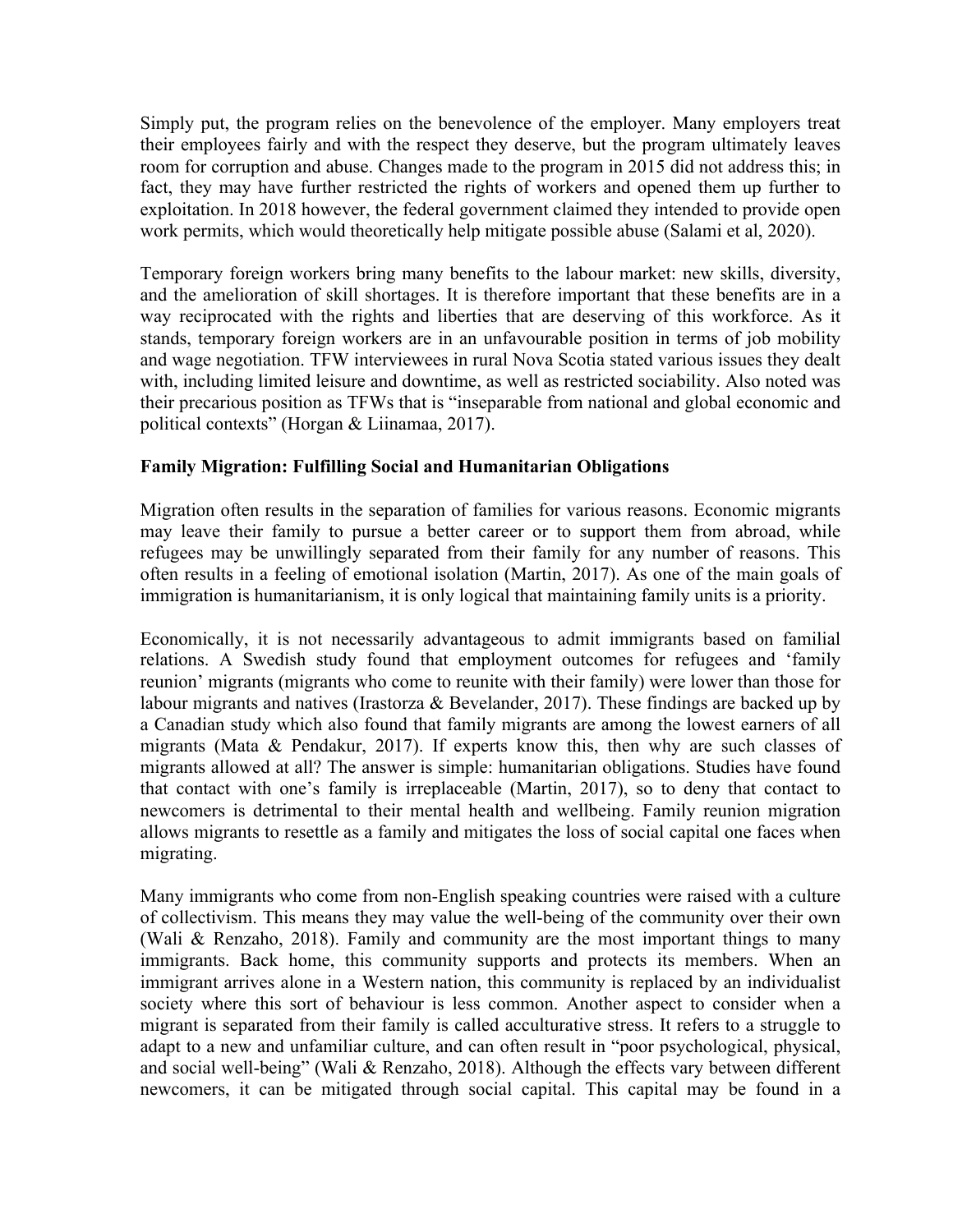community, but it can also be from one's family. An Australian study found that newcomers who arrived with a family member had a better chance of making more friends (Cosgrave et al, 2019).

In countries where family migrants are treated in a separate immigrant class due to humanitarian obligations, border authorities may want to ensure that claims of family ties are true. In Canada, DNA testing can be used as a last resort to validate claims of family relations if no documentation is presented, or if documentation is deemed unsatisfactory. This practice raises questions of ethics and humanitarianism; should the definition of family include only those who are biologically related or related through marriage? Where do dependant children who are not biologically related fit into this system? Many family arrangements are not as straightforward as they seem but are just as valid and important as any other. DNA testing infringes upon these relationships and deems them lesser than biological familial relations. In addition, DNA testing is not 100% accurate and can result in errors that separate families. It may also reveal information that is damaging to families, for instance that a child's father is not biologically related. These ethical issues emphasize the need for change with regards to the practice surrounding the use of DNA testing to validate the familial status of migrants (Joly et al, 2017).

Despite the obvious social and humanitarian benefits of family migration, one must also consider the other perspective. During the Syrian refugee crisis, it was widely reported that single Syrian men were severely restricted from resettling in Canada. This was due to a variety of factors; resettlement officers' time is better used dealing with a refugee case that involves multiple refugees (such as a family) rather than a lone refugee, and single men are not considered as vulnerable as most other refugee subgroups (women, children, families, sexual minorities etc.) (Turner, 2017). These are logical considerations, especially when one is attempting to maximize the effectiveness of limited resources in the face of an overwhelming crisis. However, ethically it must be assessed if there is any way to mitigate the unfortunate position this puts a large portion of the refugee population in. The situation sheds light on the need for evaluation of the resettlement system in Canada.

#### **Recruitment and Retention of Skilled Workers Including Newcomers and International Students**

Recruitment and retention are at the heart of the immigration debate; they are the measures by which immigration policy is evaluated, and they determine the effectiveness of immigration in a region. Recruitment is the result of both the efforts of a nation's authority to encourage immigration and the positive perception of that nation from migrant origin countries abroad. Retention is the cumulative result of multifaceted factors: economic and social outcomes, culture acceptance, affordable housing, health and wellbeing, and welcoming community are just a few of these factors. Understanding what should signal reform or what can be done to improve retention is central to the questions of immigration both as an economic tool as well as a humanitarian one.

Housing is one of the major factors in immigrant retention. In order to be sufficient, it must be both suitable and affordable. In Canada there is a "geographic imbalance" of immigrant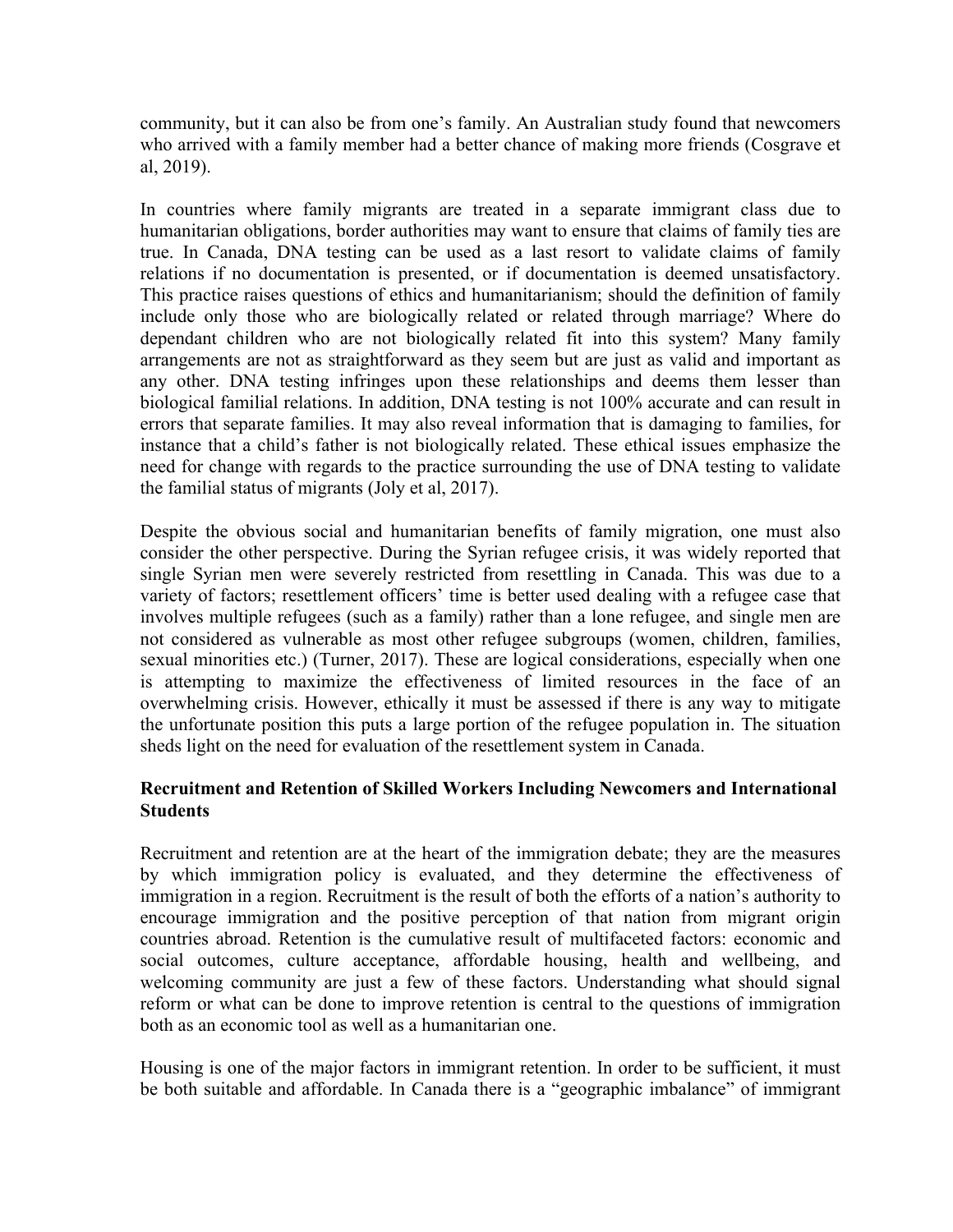destination. In 2014, 57% of immigrants living in Canada resided in Toronto, Montreal, and Vancouver (Brown, 2017). This is problematic both for Canada and for migrants. Small, rural areas of Canada need immigrants the most due to the greater labour and skills shortages faced as a result of a less diverse and fast aging population, as well as significant out migration (New World Immigration, 2020). Immigrants are not being evenly allocated, and this is exacerbating the issue. It has also been found that immigrants who land in small and medium sized cities have a better chance at improving their housing conditions than those who land in massive urban centres (Brown, 2017). It is not necessarily beneficial for an immigrant to land in a dense urban centre, where they may end up with higher costs of living and poorer housing outcomes than if they had landed in a smaller area. All of this evidence points to the need to allocate more immigrants to the rural parts of Canada that do not receive nearly as many immigrants, as these places would benefit most from the increased immigration, and migrants may also fare better here (based on housing data). This is in line with a study that compared the earnings and demographics of immigrants that land in the dense urban centres (Montreal, Vancouver, and Toronto) versus those who land in Atlantic Canada. It was found that immigrants had more lucrative returns on higher education in Atlantic Canada than in these urban centres. It was also found that Atlantic Canada was more accepting of foreign credentials than Montreal, Vancouver, and Toronto, which was reflected in the earnings of immigrants with foreign education credentials in the two regions. Among other findings, these demonstrate both the need for skilled immigrants in the Atlantic Provinces, as well as the gains to be made by newcomers by landing in them (Sano et al, 2017).

Another important factor in the retention of newcomers is social integration; a newcomer's ease of making friends and forming connections may influence their decision to leave or stay in a certain country. Family migration is a convenient way to improve social integration outcomes for newcomers, as not only will the presence of one's family mitigate feelings of loneliness, but also help widen a newcomer's network of friends (Cosgrave et al, 2019). It has been argued that newcomers making friends with only other newcomers increases social vulnerability, as newcomers have less attachment to the area and are more likely to leave, so a healthy balance of local and non-local friends would maximize social integration (Cosgrave et al, 2019). A Newfoundland-based study involving interviews with service providers found that younger newcomers lack the English language support necessary to better integrate into Canadian society and also lack the recreational activities necessary socially integrate (Li et al, 2017). This may point to a need for evaluation of the services provided to newcomer families in the province. As younger newcomers are of particular importance to the future of the country, their wellbeing should be looked into.

#### **Migration Policy and Trends in Africa**

Migration policy varies massively across the globe, with each country taking a unique approach to suit their unique needs; population growth, economic growth, and humanitarian goals are three of many factors that must be considered when developing immigration policy. Each region's needs in these regards differ, and so too does their policy. In Africa, there is an increasing emphasis on intra-regional immigration within the continent, while individual countries within Africa have diverse and complex policies. The regions of Sub-Saharan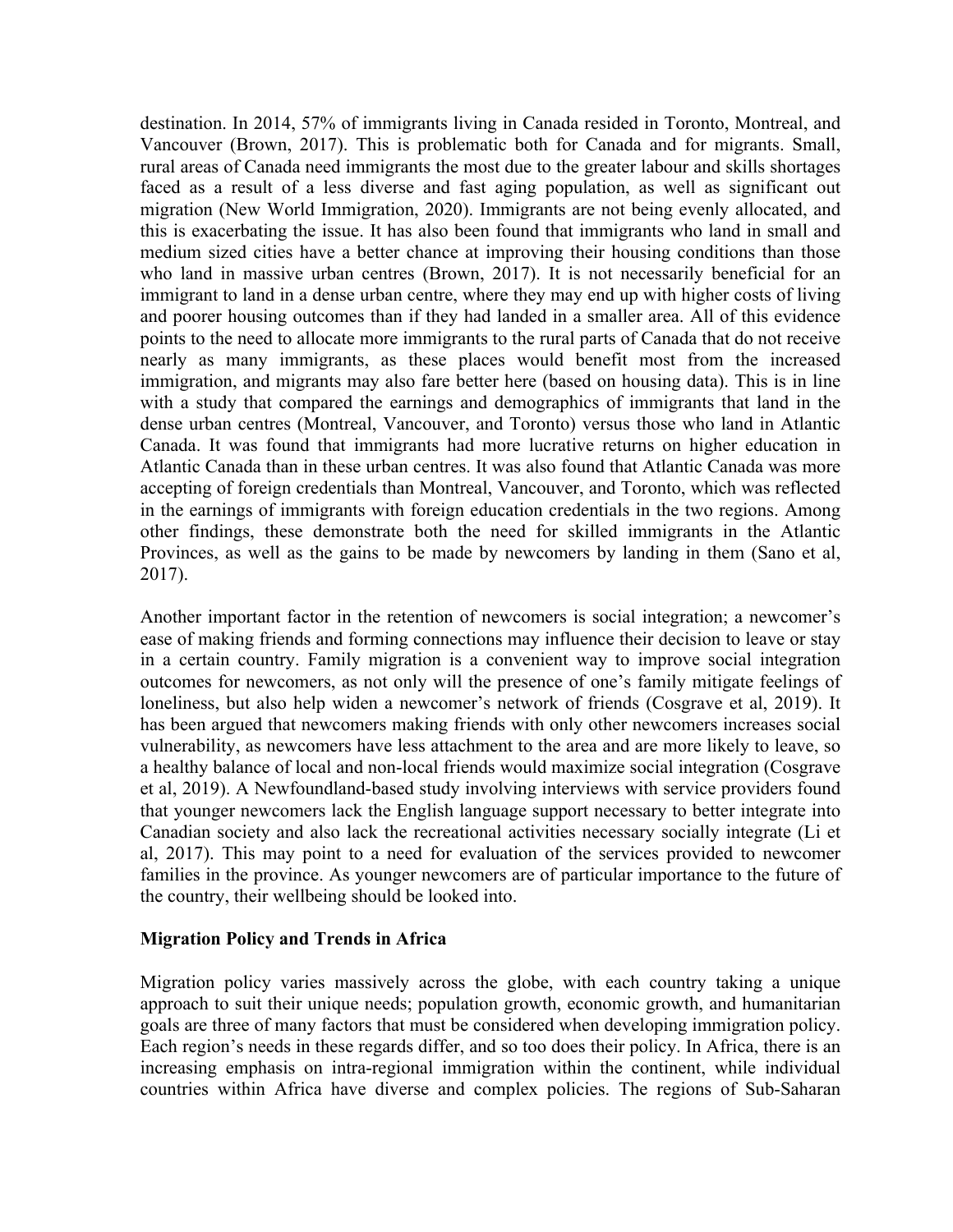Africa and Northern Africa/Western Asia also boasted the two highest average annual rates of migrant stock change between 2005 and 2019 in the world, positions neither region held over the period of 1990-2005 (United Nations, 2019).

There is extensive literature researching migration in Africa – from the causes of intraregional migration causes to policy and practice, it is academically well-documented. South Africa is of particular interest to researchers, due to its unique position as a desirable location for migrants from within Africa despite the rising xenophobia in the country, with South Africans fearing immigrants will work harder and for lower wages than locals, and official propaganda even claiming inflated illegal immigrant numbers in order to take action against immigration (Maharaj, 2002). Many intra-regional migrants in Africa choose to live in South Africa for reasons primarily regarding employment and safety (Degli Uberti et al., 2015). In addition, South Africa's migration policies with neighbouring countries are confusing and not always explicit, with implied objectives of migration not always backed by effective legislation (Nshimbi & Fioramonti, 2014). Stern and Szalonti (2006) also explore the inefficacy of South Africa's immigration policy, finding (among other negative impacts) that the number of skilled immigrants leaving the country increased eightfold between 1993 and 2003. This exodus of skilled workers or "brain drain" may be worsened still if South African policies do not encourage immigration from within Africa (Mountford & Rapoport, 2016). The African Union addresses the issue of brain drain in their 2018-2030 plan of action (African Union, 2018). As a member nation of the Southern African Development Community, South Africa socio-economically cooperates with 15 other Southern African nations and as a result experiences unique immigration opportunity. There is massive economic inequality amongst the member nations, and South Africa's position as one of the wealthier SADC nations makes it a popular destination for students and economic migrants. South America's position in the SADC as a high-GDP nation means that the country feels the need to be considered first when new regional policies are to be implemented, which may negatively impact the region's economic development (Mlambo, 2017).

African countries are adapting their immigration policies to achieve various goals as well as in anticipation of future issues. The Government of Nigeria's migration policy takes global warming into account, helping ease migration to mitigate the disproportionate effect that climate change will likely have on Africa. Ghana has also considered such issues as climate change and the environment with their immigration policy. Many African countries still face challenges in developing effective immigration policy; data collection and management pose resource barriers for lower-GDP nations, but several initiatives currently aim to strengthen immigration throughout the continent (Le Coz & Pietropolli, 2020). The African Union has attempted to implement an open migration system throughout Africa, hoping to combat a worsening economic situation with an increasingly mobile workforce. The AU has collaborated on several migration policies with the European Union, like the Cairo Action Plan, which aims to address the push factors of migration, as well as combating racism and xenophobia (Abebe, 2017).

Intraregional migration is a large part of the West African Economic and Monetary Union (UEMOA or Union économique et monétaire oust-africaine), however it has varied effects on the countries and regions within. One study found that regional migration in the UEMOA increased the average wage by 1.8% and generally diminishes inequality. The benefits are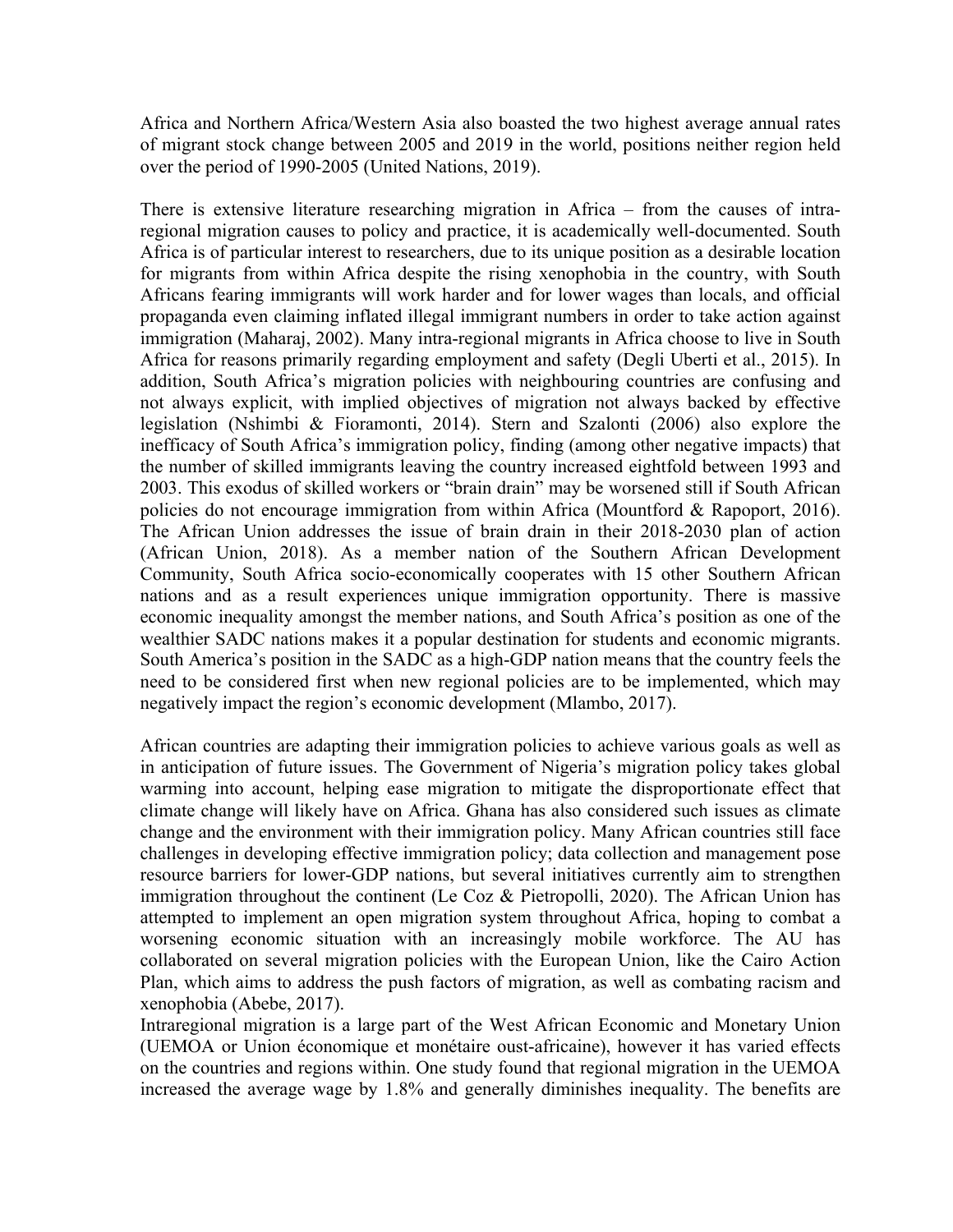not shared equally however, as migrant receiving cities like Abidjan experienced a fall in wages while its two main sources of immigration, Burkina Faso and Mali, experienced a rise in wages (Girsberger, Méango & Rapoport, 2019). In Sub-Saharan Africa, benefits could also be attained with intra-regional migration. However, the region is currently facing lower than expected rural-urban intra-regional migration, possibly due to a combination of the following factors: lack of coherent immigration policy, lack of official government stance on migration, financial cost of relocation, lack of education, inefficient property rights, and risk averse attitudes (de Brauw, Mueller & Lee, 2014).

#### **Migration Trends and Policy in Africa**

During the colonial era, Africa experienced mass immigration from Europe. These migrants during the 'mass transatlantic migration phase' (in the half-century before World War 1) were influenced by "the prospect of substantial earnings gains for themselves and their children, by industrialization at home and by demographic pressure on the resource base (Hatton and Williamson 2003). After the colonial era, the number of emigrants from Africa to Europe, Northern America, Asia and Oceania has increased significantly due to development and social transformation in Africa (Flahaux & De Haas, 2016).

Migration policy in Africa has a varied and unique history which has seen immense change from the colonial era to the modern. Intra-regional migration in Africa is the dominant migration flow in the region. Intra-regional migration has also significantly increased between the 1900s to the present day with the development of the African Union's migration policies (previously known as Organization of African Unity) (Tsion Tadesse Abebe 2017). Due to increasing acknowledgement of the significant impact of migration to economic development, policies focus on improving migration to and within Africa, with the African Union (AU) in charge of continental policies (Regional Economic Communities (RECs) like ECOWAS, ECCAS, and EAC provide complementary policies). There are various factors that drive migration in the continent, ranging from an increased focus to spur this from local governments to economic and safety reasons.

The 1969 OAU (now AU) Convention provided the policy framework for modern African humanitarian migration policies. This included protections, temporary residence/resettlement and humanitarian assistance for refugees fleeing conflict.

In 1991, the Abuja Treaty provided free movement of persons across Africa. It was the first legal migration framework to allow this, fostering integration and permitting Africans the right residency anywhere in the continent (especially within RECs).

2006 saw many advancements in African migration policy; the Migration Policy Framework for Africa (MPFA) was yet another progression in labour mobility, obligating the mutual recognition of qualifications for job purposes across Africa as well as free movement and integration of migrant workers including facilitating their social protection and social security. The same year, the African Common Position on Migration and Development was implemented, requiring African countries to incorporate mainstream migration strategies into their developmental plans and allocate the finances needed to implement those strategies.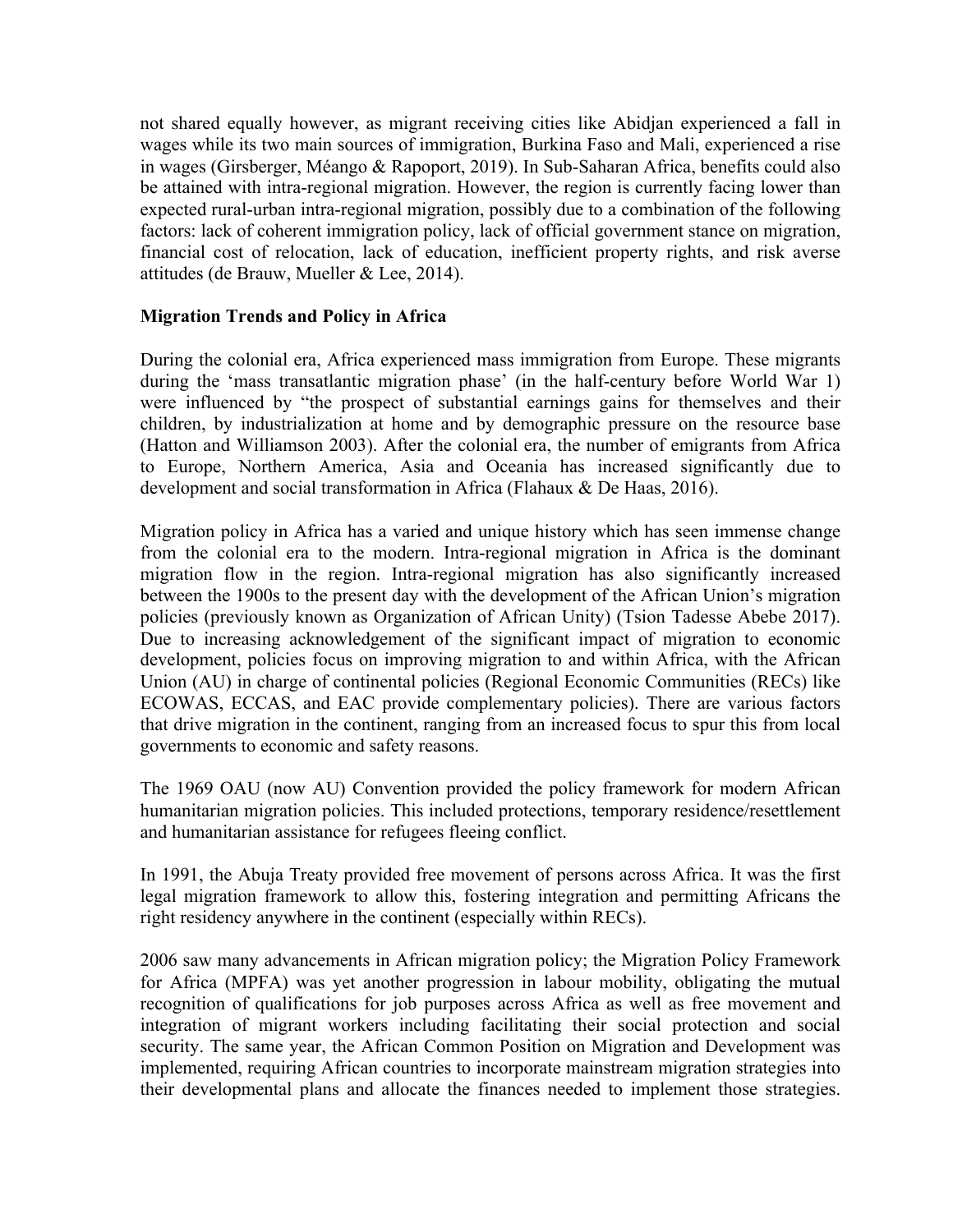This improved migration accountability among African states. The Joint Africa-EU Declaration on Migration and Development was a collaborative policy between Africa and Europe which strengthened the relationship and migration between the regions.

In 2009, the Kampala Convention, or the AU Convention for the Protection and Assistance of Internally Displaced Persons in Africa expanded on the humanitarian framework of the 1969 OAU Convention by providing obligatory framework for protection, temporary residence or resettlement, and humanitarian assistance to be adopted by host African countries or communities for IDPs.

The 2015 Joint Labour Migration Programme (JLMP) complemented the 2006 MPFA which was revised in 2018. It provided international policy which aimed to strengthen effective labour migration within the continent and protect migrant workers with policies including fair recruitment practices.

The latest update on the African Union's migration policy framework was introduced in 2018, which addressed several key issues within the region, such as migration governance, labor migration and education, diaspora engagement, border governance, irregular migration, forced displacement, internal migration, migration and trade (Migration Policy Framework for Africa and Plan of Action (2018 – 2030) 2018). Despite the encouraging steps towards integrating Africa as one economic community, several regional economic communities, especially in the SADC region are opposed to the idea of free flow of labor and trade due to existing treaties, security concerns and lack of institutional or political will (Achiume and Landau 2015).

Today, newcomers to Africa do not face strict migration laws or policies due to the limited and near-ineffective policy implementation and law compliance levels in the region.

#### **Migration Trends and Migration Policy in South America**

There is a wealth of literature investigating migration in South America – policy, effects, and economics are all subjects of interest for researchers there. As an incredibly diverse continent, South America experiences unique trends in migration with many different factors at play. On the global stage the continent plays a large role; while western nations are restricting their borders, South American countries are relaxing them (Arcarazo & Freier, 2015), primarily attributed to the democratization of the region (Haas et al., 2020). This "liberal tide" of South American immigration policies has come with progressive legislation to improve treatment of newcomers, however many countries that have passed such legislation have not followed through with it (Freier & Arcarazo, 2016). These shortcomings have resulted in various human rights violations and are becoming more and more present due to the recent surge of migration to the region from the Caribbean, Africa, Asia and even the United States (Cernadas & Freier, 2015; International Organization for Migration, 2017; De Ferrari & Feline, 2016).

Despite the massive influx of migrants from other continents, around 70% of immigration in South American is intra-regional (International Organization for Migration, 2017), up from 60% in 2011 (Garcia, 2016). This is likely due to a combination of the increased job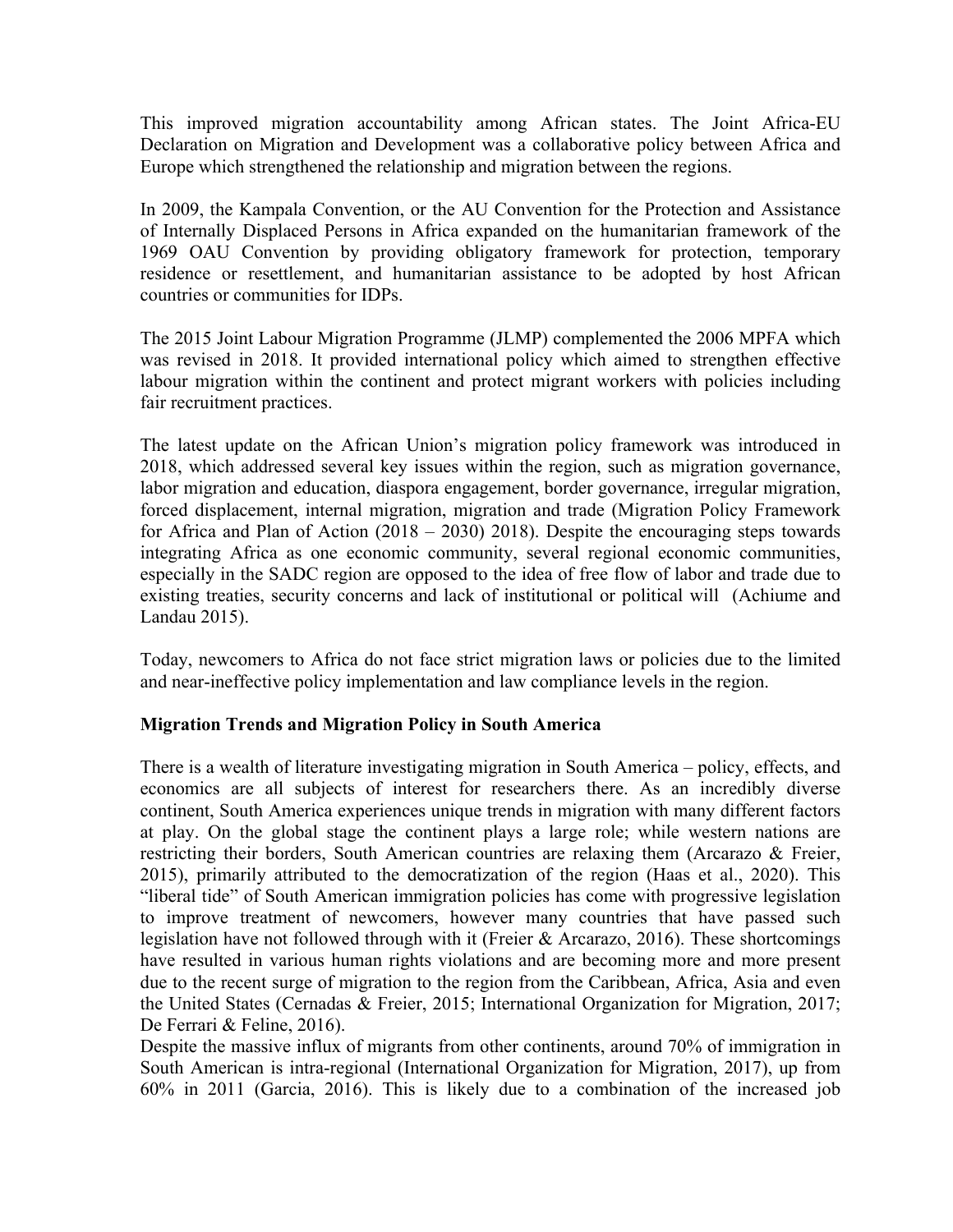opportunity in the region and the increasingly restricted borders of the United States and Europe. The top 4 destinations for intra-regional migrants in South America were Paraguay, Argentina, Venezuela, and Chile. There is also significant emigration from the region however, as economic migrants travel to the United States, Spain, Italy, Canada, and Japan in search of economic prosperity (International Organization for Migration, 2017).

Much of the increased intra-regional migration in South America is due to women migrating (Garcia, 2016), as decreasingly restrictive migration policies in the region allow for women to escape oppressive traditional restrictions and migrate to nations where they are less restricted (Cerrutti, 2009).

In Brazil, a study found that illegal immigration has put pressure on the state to control the inflow of illegal immigrants, which in turn has posed a threat to the mental and physical health of illegal immigrants. They are forced to live in sub-optimal conditions to avoid persecution, resulting in LGBT individuals unable to access proper medication and parents unable to access childcare services. The authors of the study argued that anti-immigration policies must take human rights into account (Martinez, et al., 2015). Brazil, along with Mexico, was the only country on the continent whose migration flow primarily consisted not of intra-regional migration, but of immigration from outside the region (Garcia, 2016). Ecuador's migration policy, on the other hand, is often heralded as an excellent example of an open-door policy. Since the country's new migration policy was implemented, immigration from Africa, Asia and the Caribbean has more than doubled (De Ferrari  $\&$ Feline, 2016).

There is need for unified policy to improve migration in the region as current policies in the area are outdated, but major barriers exist in implementing this. Particularly, the bureaucracy of each individual South American country hinders the progress of such an agreement (Margheritis, 2013). Mercosur, a South American trade bloc, promotes free trade and improves the movement of goods, people, and money throughout its member nations. Full members are Argentina, Brazil, Paraguay, and Uruguay, while several other South American nations are associated members and Mexico and New Zealand are observer members. Argentinian policy, which has evolved from trying to attract European migrants in the 1900s to recently encouraging intra-migration (Bastia & vom Hau, 2014), often influences the member states of Mercosur (Culpi & Pereira, 2016; Pereira et al., 2018). Pereira et al., (2018) examines examples of Argentinian policies being directly emulated by Uruguay. This cooperation could be key in the unified policy the region needs.

#### **Impacts of the COVID-19 Pandemic on Immigration and Immigrants**

The COVID-19 pandemic has had immense impacts on the world; travel has been largely locked down, many businesses have been forced into closure, and the world's population is in the midst of a deadly health crisis. To prevent the spread of the virus, most countries have restricted their border access and have mandated a two-week quarantine period for anyone entering from abroad. In Canada, the pandemic has impacted immigration negatively. Canada welcomed 13,645 new permanent residents in July 2020, down from 36,615 in July 2019 (a 63% decrease) (El-Assal, 2020a); While not entirely halted, immigration is noticeably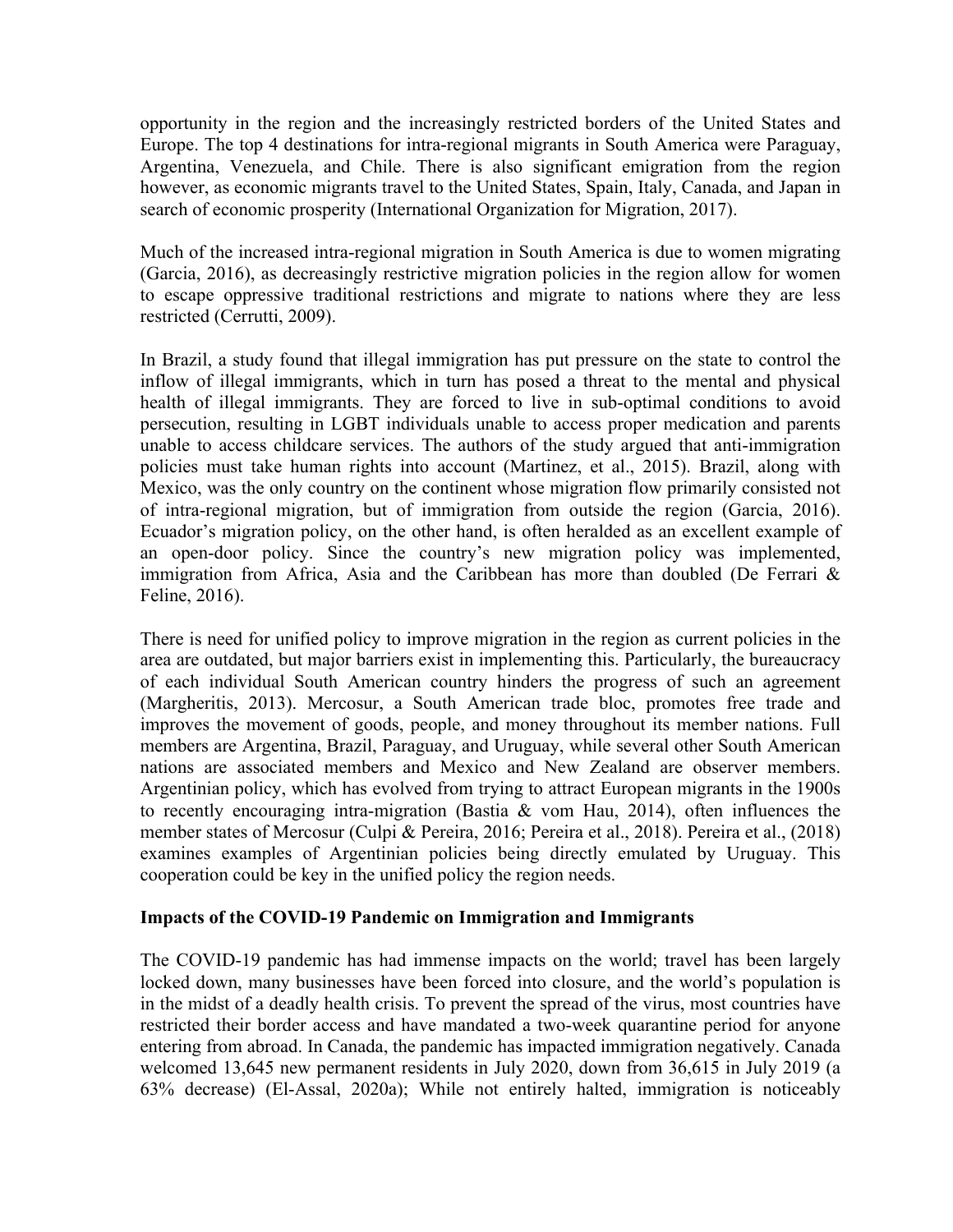diminished as a result of the pandemic. Some have speculated that immigration numbers may not return to normal, even once the pandemic is dealt with (Omidvar, 2020; El-Assal, 2020b). As the pandemic encompasses the world and the issues arising from it elbow their way to the forefront of global attention, more and more literature is created aiming to analyse and understand the crisis's unique effects on different populations. A common theme emerging from this literature is that groups who faced more challenges before the pandemic, like women and diverse groups, seem to have been affected more by the pandemic than others. In this time of uncertainty, immigrants are among the worst affected either healthily, economically or socially.

Studies have shown that immigrants are at a higher risk of contracting COVID-19 due to barriers to physical distancing (Langellier, 2020) and their overrepresentation in the essential workforce (Ross et al., 2020). They also have a higher prevalence of risk factors for severe COVID-19, like hypertension, diabetes, and asthma (Maya et al., 2020; Ross et al., 2020), and have more difficulty accessing care than the local population (Greenaway et al., 2020; Prime et al., 2020).

Another issue becoming more prevalent in recent years is mental health; societies around the world are now recognizing the effects of mental health especially due to the pandemic when the ensuing policies of social distancing have exacerbated mental health on a massive scale, causing increased incidence of depression and anxiety as people are forced to isolate from social contact to preserve the physical wellbeing of the community. The whole world is seeking out ways to ameliorate it. Given the added stresses that immigrants are facing compared to the average native individual, the COVID-19 pandemic is especially taxing on the mental health of non-natives (Rothman et al., 2020; Kapilashrami & Bhui, 2020). Many immigrants work to support their families, so the prospect of losing work due to the virus is especially worrying. Immigrants who are refugees are more anxious about the economic and social fallout of the COVID-19 pandemic than Canadian-born individuals (Charles, 2020). Furthermore, many low-skilled immigrants come from the global south region, in which many countries are inefficiently handling the virus, causing widespread death and crisis (Mia & Griffiths, 2020).

This undoubtedly has an effect on those with loved ones across the globe in a place of danger.

Another consideration with the pandemic is access to medical information; with the quickly evolving nature of the situation, access to precise and correct medical information is paramount. However, not all groups have equal capacity to access this information. For example: limited health literacy, non-reliance on the internet for information, and lower levels of formal education are characteristic of the immigrant Latinx community (and particularly the older immigrant Latinx community) in the United States. All of these factors play an important role in information gathering and may leave this group at a disadvantage when it comes to preparing for COVID-19 and staying up to date on outbreaks and updates (Calvo, 2020).

The impacts of COVID-19 on the labour market have left immigrants in further precarious positions than they were pre-COVID. Since the start of the pandemic, job losses and income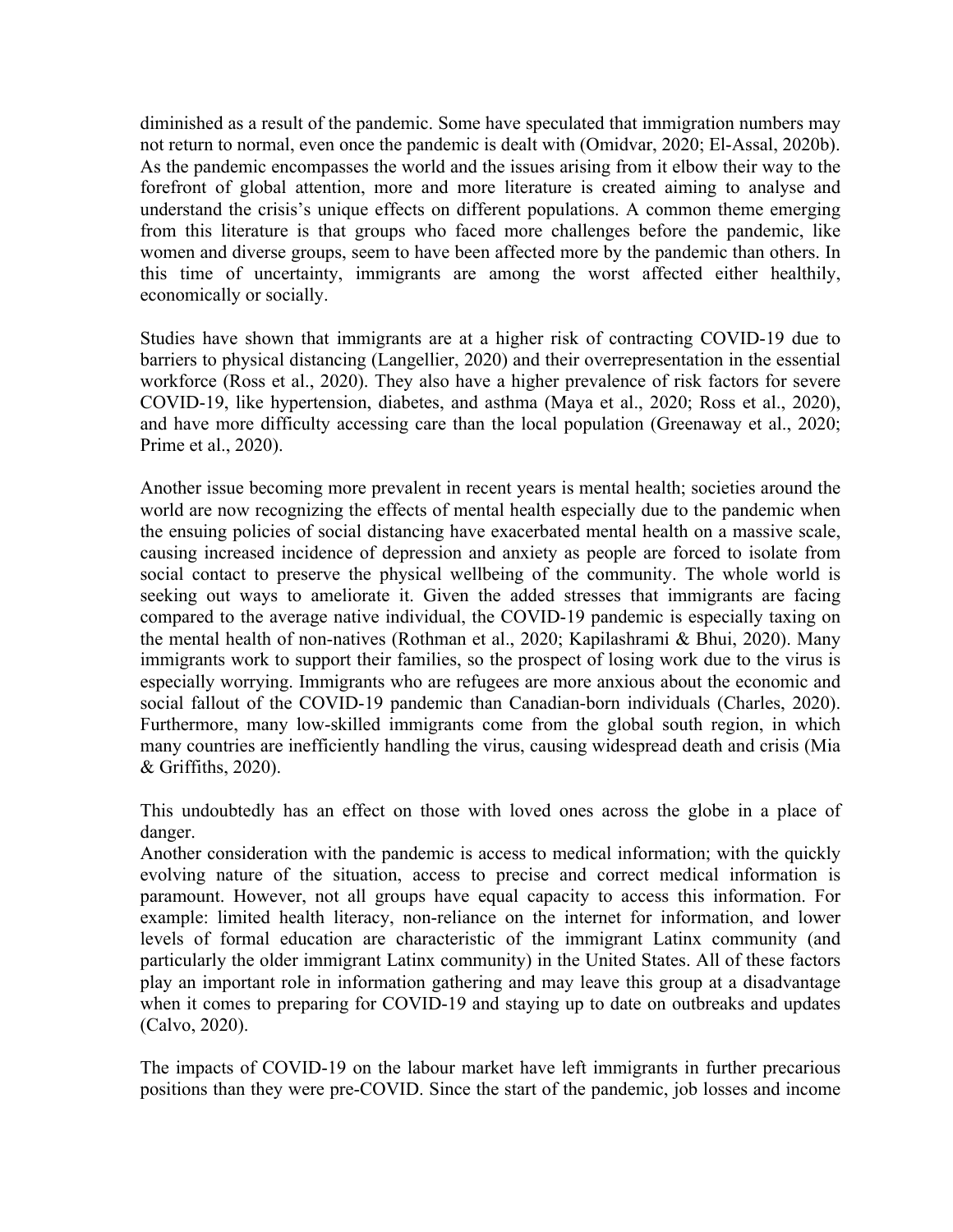shortfalls have largely been evidenced across disadvantaged groups and the differentiated COVID impacts have exacerbated existing inequalities (Adams-Prassl et al., 2020; Blundell et al., 2020). Although the white population faced similar levels of job loss as racialized groups, racialized groups are more likely to have precarious or lower paying jobs, resulting in the financial impact of this job loss to be more severe than in the case of the white population, who more commonly hold more stable financial position (Mo et al,2020). Immigrants have experienced the largest losses in employment and income given that they are employed in the sectors hardest-hit by COVID (Adams-Prassl et al., 2020; Cho & Winters, 2020; Cortes & Forsythe, 2020). About 31% of employed immigrants had their jobs for less than a year prior to COVID – two times more than the rate for their Canadian-born counterparts and 22% had hourly earnings of less than two-thirds of average wage of \$24.04/hr (Hou et al., 2020). With the disproportionate job losses, reduced hours and lower income due to lower labour demand, and slower recovery in specific industries and occupations where vulnerable groups are concentrated, inequality may continue to rise.

Immigrant entrepreneurs face the impacts of unemployment and loss of ownership more severely than non-immigrant entrepreneurs. This is felt even more severely depending on how recently the immigrant landed in the country. This is due primarily to structural inequalities, like the difficulty associated with accessing credit for a new migrant who has a smaller network than an earlier migrant or non-migrant. This is backed by data, as Canadian immigrants reported a higher incidence of difficulty meeting financial obligations and essential needs when compared to non-immigrants (Mo et al., 2020).

Despite the immense difficulty many immigrants are facing amidst the COVID-19 pandemic (especially in comparison to the native-born population), anti-immigrant sentiment and discrimination against immigrants has increased as a result of the pandemic around the world (Kibaroglu, 2020; Pianigiani & Bubola, 2020) and in Canada (Statistics Canada, 2020; Institute for Canadian Citizenship, 2020). Domestic unemployment has risen considerably, which may also contribute to anti-immigration sentiments (CTV News, 2020). Refugees and other vulnerable groups are the target of misinformation and hate speech regarding the disease (IOM, 2020). Also, the Canadian public has developed a more negative attitude to immigrants due to COVID-19. In a public survey conducted in August 2020, most respondents agreed that immigration had a positive impact on Canadian economy, culture and society, but more than half of them also felt immigrants were not adopting Canadian values, and 46% believed the Canadian social-welfare system is at risk because of immigrants (Newbold, 2020).

In the United States, President Donald Trump has played a role in the recent growth of antiimmigrant sentiment. Following on his election promise to constrict immigration to the country and build a wall along the US-Mexico border, the country has entered a state of controversy and turmoil amidst clashing migration policies and ideals. The coronavirus pandemic has fueled the flames of the country's opposition to immigration; in a speech in late February of 2020, just as the virus was beginning to gain worldwide notoriety, the President renewed his opposition to open borders, adding that this policy is now a direct health threat to Americans (Altheide, 2020). In early March, Trump began to shape a xenophobic narrative of the virus' spread, labeling it the "China Virus," further contributing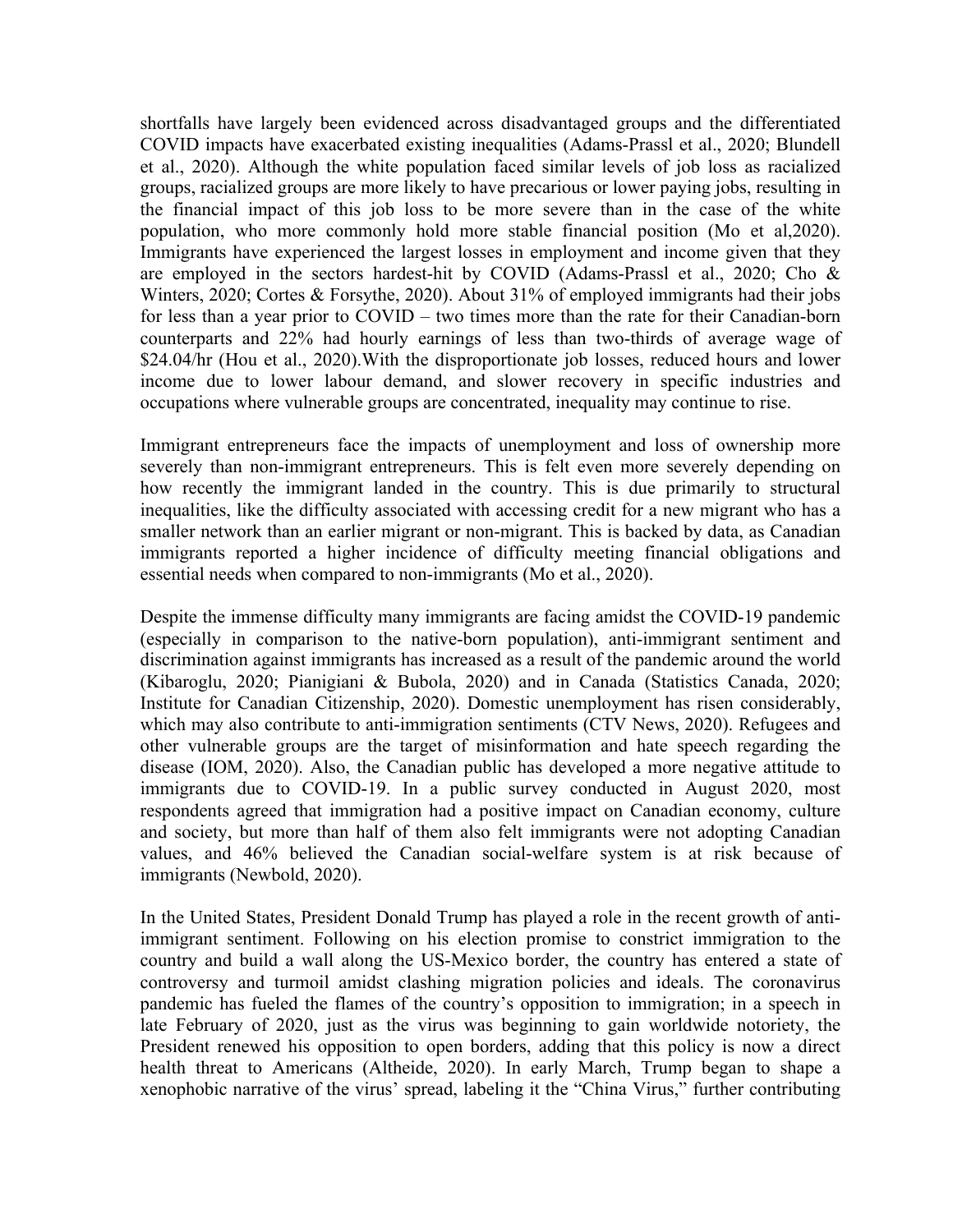to the mounting anti-immigrant sentiment in the country (Rosenberg & Rogers, 2020). In September 2020, Trump doubled down on this narrative, urging the UN to hold China accountable for the pandemic (Toronto Star, 2020).

### Bibliography:

Abebe, T. (2017). Migration policy frameworks in Africa. *Institute for Security Studies*. Retrieved from: https://reliefweb.int/sites/reliefweb.int/files/resources/ar2.pdf

Achiume, Tendayi E., and Loren B. Landau (2015). The African Union Migration and Regional Integration Framework. Africa Portal. https://www.africaportal.org/publications/theafrican-union-migration-and-regional-integration-framework/

Adams-Prassl, A., Boneva, T., Golin, M., & Rauh, C. (2020). *Inequality in the Impact of the Coronavirus Shock: Evidence from Real Time Surveys*. 51.

African Union. (2018). Migration Policy Framework for Africa and Plan of Action (2018-2030). Retrieved from: https://violenceagainstchildren.un.org/sites/violenceagainstchildren.un.org/files/documents/other \_documents/35316-doc-au-mpfa\_2018-eng.pdf

Altheide, D. (2020). Pandemic in the Time of Trump: Digital Media Logic and Deadly Politics. *Symbolic Interaction, 43*(3). https://doi-org.qe2a-proxy.mun.ca/10.1002/symb.501

Arcanzo, D. A., Freier, L. F. (2015). Turning the Immigration Policy Paradox Upside Down? Populist Liberalism and Discursive Gaps in South America. *International Migration Review, 49*(3), 659-696. https://doi.org/10.1111/imre.12146

Bastia, T., vom Hau, M. (2014). Migration, Race and Nationhood in Argentina. *Journal of Ethnic & Migration Studies, 40*(3), 475-492. https://doi-org.qe2aproxy.mun.ca/10.1080/1369183X.2013.782153

Binford, A. L. (2019). Assessing temporary foreign worker programs through the prism of Canada's Seasonal Agricultural Worker Program: can they be reformed or should they be eliminated? *Dialectical Anthropology, 43*, 347-366. Retrieved from: https://link-springercom.qe2a-proxy.mun.ca/article/10.1007/s10624-019-09553-6

Blundell, R., Costa Dias, M., Joyce, R., & Xu, X. (2020). COVID-19 and Inequalities\*. *Fiscal Studies*, *41*(2), 291–319. https://doi.org/10.1111/1475-5890.12232

Bowleg, L. (2020). We're Not All in This Together: On COVID-19, Intersectionality, and Structural Inequality. *American Journal of Public Health*, *110*(7), 917–917. https://doi.org/10.2105/AJPH.2020.305766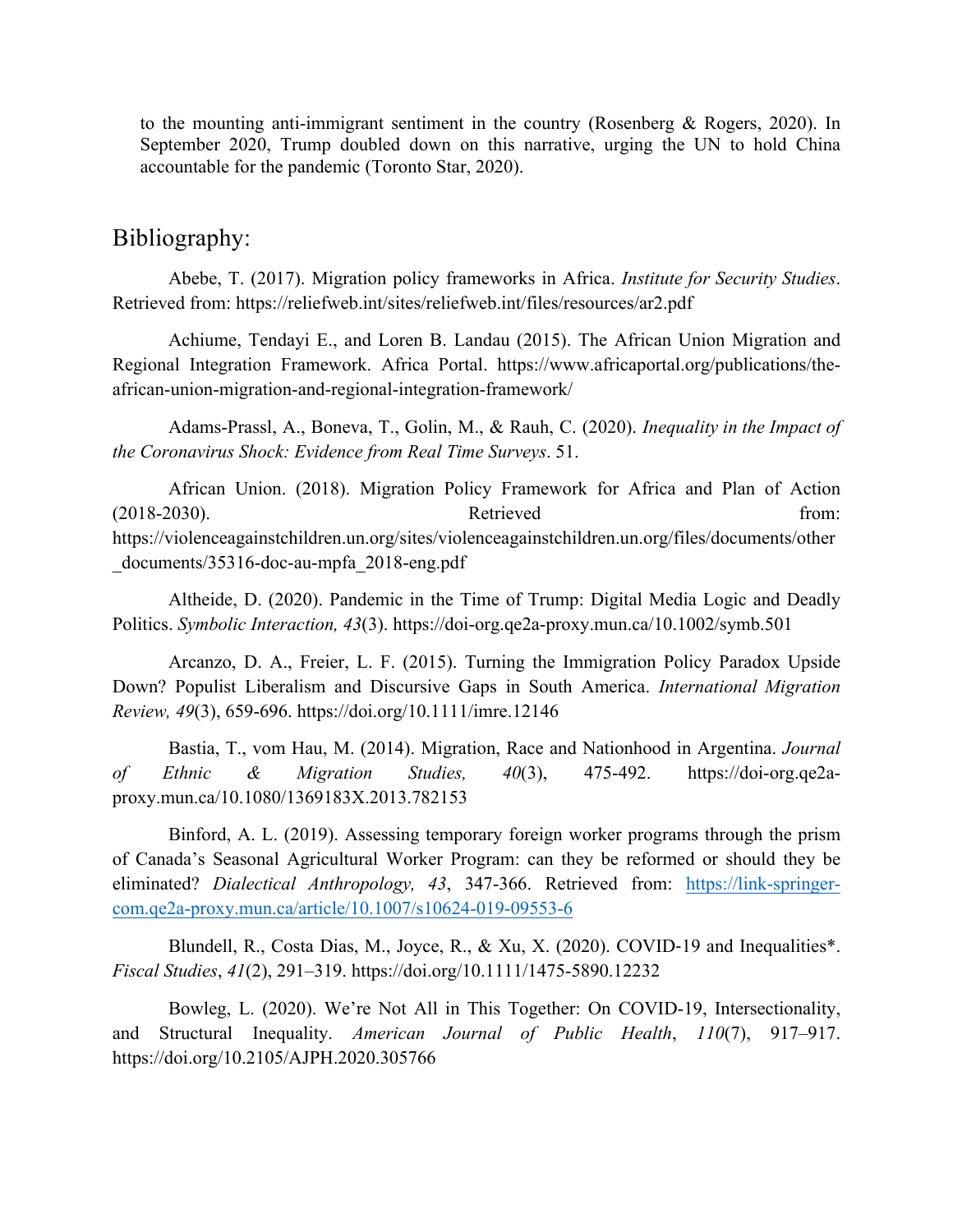Brown, N. R. (2017). Housing Experiences of Recent Immigrants to Canada's Small Cities: the Case of North Bay, Ontario. *Journal of International Migration and Integration, 18*(3), 719-747. DOI:10.1007/s12134-016-0498-5

Calvo, R. (2020). Older Latinx Immigrants and Covid-19: A Call to Action. *Journal of Gerontological Social Work*. https://doi-org.qe2aproxy.mun.ca/10.1080/01634372.2020.1800884

Cernada, P. C., Freier, L. F. (2015). Migration policies and policymaking in Latin America and the Caribbean: lights and shadows in a region in transition. In "A Liberal Tide? Immigration and Asylum Law and Policy in Latin America." *School of Advanced Study, University of London, London*, 11-32. Retrieved from: https://sas-space.sas.ac.uk/6152/

Cerrutti, M. (2009). Gender and Intra-Regional Migration in South America. *Human Development Research Paper (HDRP) Series, 12*. Retrieved from: https://mpra.ub.unimuenchen.de/19195/

Ci, W., Hou, F., Morissette, R. (2018). Acquisition of permanent residence by temporary foreign workers in Canada: a panel study of labour market outcomes before and after the status transition. *IZA Journal of Development and Migration, 8*, 2. Retrieved from: https://izajodm.springeropen.com/articles/10.1186/s40176-017-0107-1#citeas

Chan, P., Morissette, R., & Qiu, H. (2020, June 10). COVID-19 and job displacement: Thinking about the longer term. https://www150.statcan.gc.ca/n1/pub/45-28- 0001/2020001/article/00030-eng.htm

Charles, C. (2020). Immigrants are worrying about social ties and finances during coronavirus. *The Conversation*. Retrieved from: https://theconversation.com/immigrants-areworrying-about-social-ties-and-finances-during-coronavirus-137983

Chira, S. (2017). Learning Opportunities: International Students and Lessons About Education, Immigration and Cultural Diversity On and Off the (Atlantic) Canadian Campus. *Canadian Ethnic Studies, 49*(3), 133-152. Retrieved from: https://search-proquest-com.qe2aproxy.mun.ca/docview/1963073357/fulltextPDF/8893F1928662436CPQ/1?accountid=12378

Cho, S. J., & Winters, J. V. (2020). The Distributional Impacts of Early Employment Losses from COVID-19. 10.

Cortes, G. M., & Forsythe, E. (2020). Impacts of the COVID-19 Pandemic and the CARES Act on Earnings and Inequality. 43.

Cosgrave, C., Malatzky, C., Gillespie, J. (2019). Social Determinants of Rural Health Workforce Retention: A Scoping Review. *International Journal of Environmental Research and Public Health, 16*(3). DOI:10.3390/ijerph16030314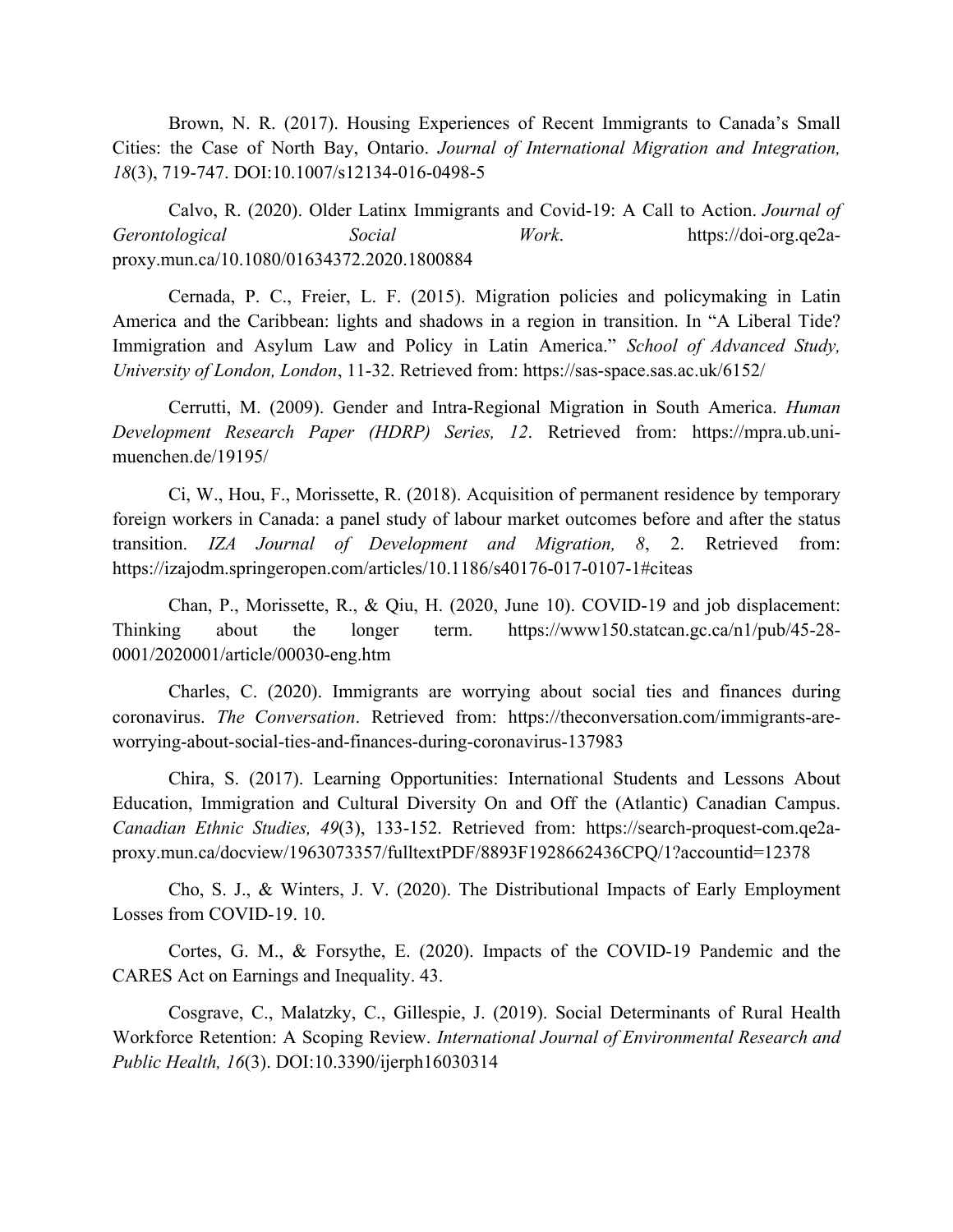Cupli, L., Pereira, A. E. (2016). The Argentine Role in the Promotion of Migration Policy in Mercosur (1991-2014). *Fédéralisme Régionalisme*. DOI:10.25518/1374-3864.1660

Dam, H., Chan, J., Wayland, S. (2018). Missed Opportunity: International Students in Canada Face Barriers to Permanent Residence. *Journal of International Migration and Integration, 19*(4), 891-903. DOI:10.1007/s12134-018-0576-y

De Brauw, A., Mueller, V., Lee, H. K. (2014). The Role of Rural-Urban Migration in the Structural Transformation of Sub-Saharan Africa. *World Development, 63*, 33-42. https://doi.org/10.1016/j.worlddev.2013.10.013

De Ferrari, F., Feline, L. (2016). A reverse migration paradox? Policy liberalisation and new south-south migration to Latin America. *The London School of Economics and Political Science*. Retrieved from: http://etheses.lse.ac.uk/3455/

De Haas, H., Natter, K., Vezzoli, S. (2016). Growing Restrictiveness or Changing Selection? The Nature and Evolution of Migration Policies. *International Migration Review*

Degli Uberti, S., De Lombaerde, P., Nita, S., Legovini, E. (2015). Analyzing intraregional migration in Sub-Saharan Africa. *Regions & Cohesion, 5*(2), 77-113. DOI: 10.2307/26452351

El-Assal, K. (2020a). Canada admitted 13,645 immigrants in July 2020. *CIC News*. Retrieved from: https://www.cicnews.com/2020/09/canada-admitted-13645-immigrants-in-july-2020-0915729.html#gs.h7k4ab

El-Assal, K. (2020b). The case for and against immigration after coronavirus. *CIC News*. Retrieved from: https://www.cicnews.com/2020/06/the-case-for-and-against-immigration-aftercoronavirus-0614725.html#gs.h7ok99

Flahaux, M., De Haas, H. (2016). African migration: trends, patterns, drivers. https://doi.org/10.1186/s40878-015-0015-6

Frattini, T. (2017). Evaluating the Labour Market Integration of New Immigrants in the UK. *Social Policy and Society, 16*(4), 645-658. Retrieved from: https://doi-org.qe2aproxy.mun.ca/10.1017/S1474746417000239

Freier, L. F., Arcarazo, D. A. (2016). Beyond smoke and mirrors? Discursive gaps in the liberalization of South American immigration laws. *School of Advanced Study, University of London*. Retrieved from: https://core.ac.uk/display/33337717

Furceri, D., Loungani, P., Ostry, J., & Pizzuto, P. (2020). Will Covid-19 affect inequality? Evidence from past pandemics. *Covid Economics*, *12*, 138–157.

Garcia, A. (2016). Regional Migration in Latin America: A Review. *Current Politics and Economics of South and Central America, 9*(3), 365-396. Retrieved from: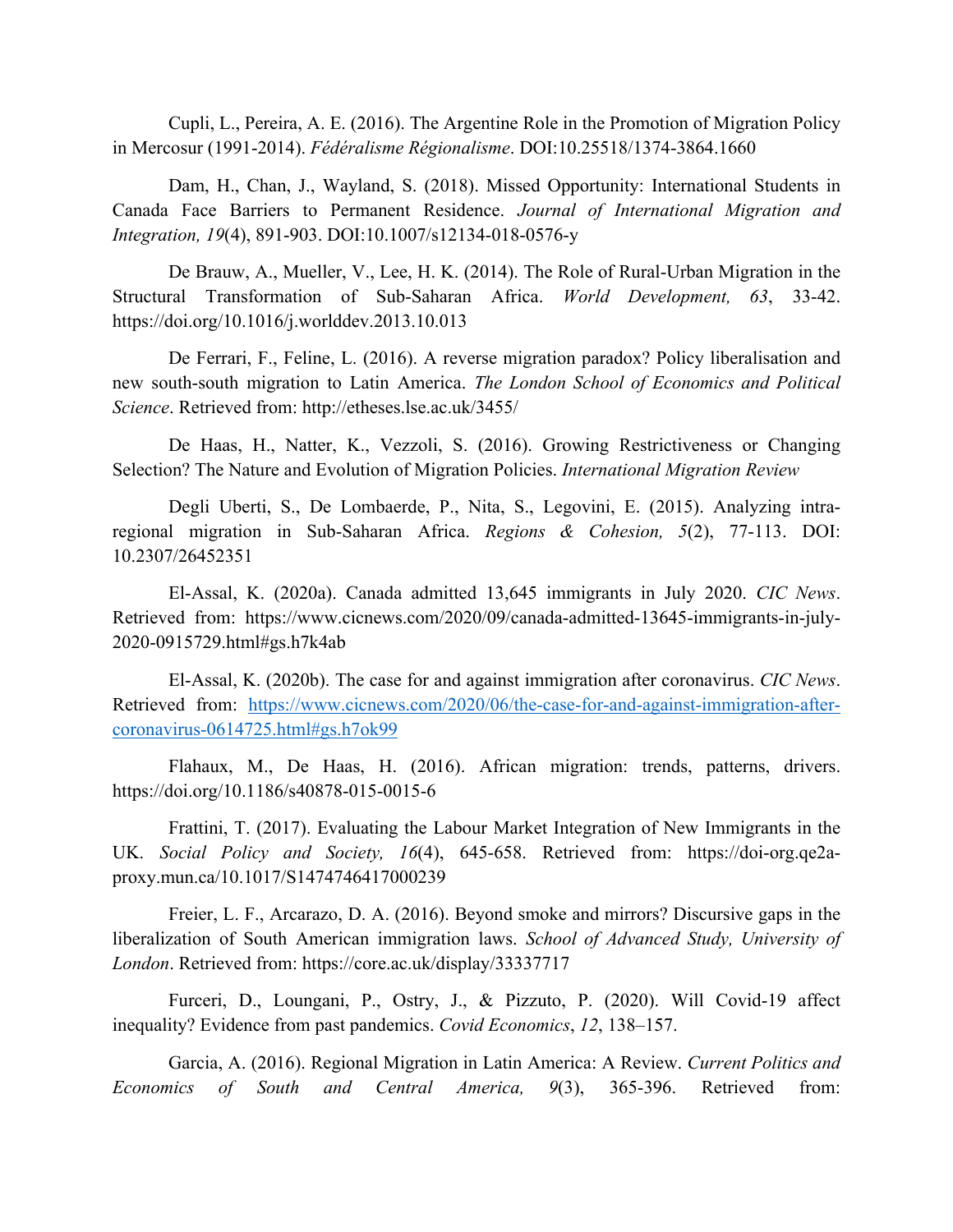https://www.researchgate.net/publication/318587094 Regional migration in Latin America A \_review

Girsberger, E. M., Méango, R., Rapoport, H. (2019). Regional migration and wage inequality in the West African economic and monetary union. *Journal of Comparative Economics, 48*(2), 385-404. https://doi.org/10.1016/j.jce.2019.10.002

Global News. (2020). Canada will need newcomers after coronavirus pandemic, immigration minister says. Retrieved from: https://globalnews.ca/news/6949767/immigrationcoronavirus-canada/

Greenaway, C., Hargreaves, S., Barkati, S., Coyle, C., Gobbi, F., Veizis, A., Douglas, P. (2020). COVID-19: Exposing and addressing health disparities among ethnic minorities and migrants. *Journal of Travel Medicine*. https://doi-org.qe2a-proxy.mun.ca/10.1093/jtm/taaa113

Hatton, Timothy J, and Jeffrey G Williamson (2002). What Fundamentals Drive World Migration? National Bureau of Economic Research. Working Paper. http://www.nber.org/papers/w9159

Horgan, M., Liinamaa, S. (2017). The social quarantining of migrant labour: everyday effects of temporary foreign worker regulation in Canada. *Journal of Ethnic & Migration Studies, 43*(5), 713-730. DOI:10.1080/1369183X.2016.1202752

Hou, F., Picot, G., & Zhang, J. (2020, August 20). Transitions into and out of employment by immigrants during the COVID-19 lockdown and recovery. https://www150.statcan.gc.ca/n1/pub/45-28-0001/2020001/article/00070-eng.htm

Hyndman, J., Payne, W., Jimenez, S. (2017). Private Refugee sponsorship in Canada. *Forced Migration Review,* (54), 56-59. Retrieved from https://search-proquest-com.qe2aproxy.mun.ca/docview/1876052291?rfr\_id=info%3Axri%2Fsid%3Aprimo

Hynie, M., McGrath, S., Bridekirk, J., Oda, A., Ives, N., Hyndman, J., . . . McKenzie, K. (2019). What Role Does Type of Sponsorship Play in Early Integration Outcomes? Syrian Refugees Resettled in Six Canadian Cities. *Canada's Journal on Refugees, 35*(2), 36-52. Retrieved from: https://doi.org/10.7202/1064818arCopiedA

Ibqal, A. (2017). Experiences of Highly Skilled Migrants in New Zealand: Challenges for Professional Integration. *Global Social Welfare, 4*(4), 191-197. DOI:10.1007/s40609-017-0082-8

Institute for Canadian Citizenship (2020). Discrimination, inclusion, and diversity durng the COVID-19 pandemic. https://www.inclusion.ca/site/uploads/2020/06/ICC-Leger-Polling-Results-June-2020-EN.pdf

International Organization for Migration. (2017). Migration Trends in South America. *The UN Migration Agency*. Retrieved from: https://cimal.iom.int/sites/default/files/Report\_Migration\_Trends\_South\_America\_EN.pdf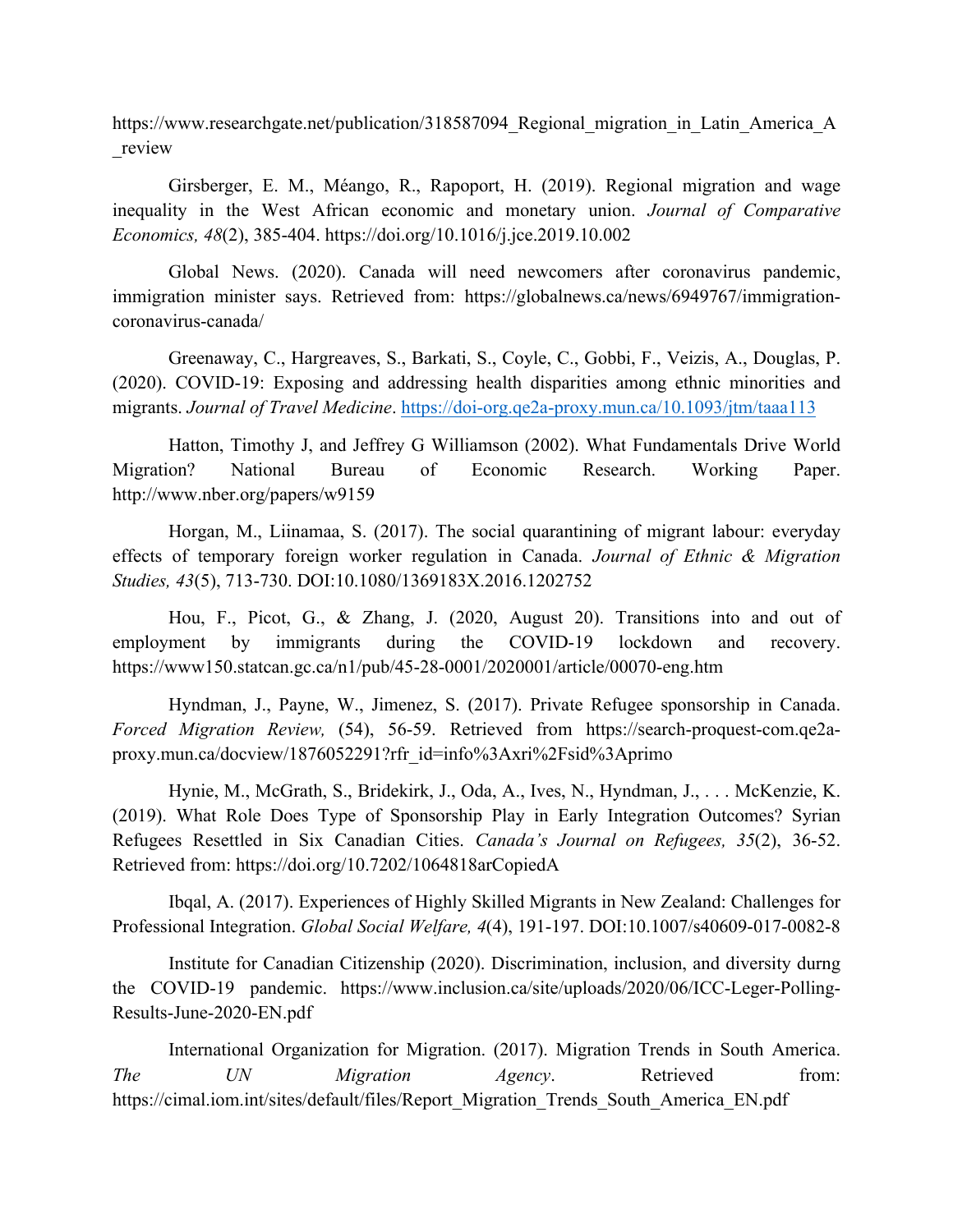IOM. (2020). IOM Issues Communication Guidance to Stem Rising Anti-Migrant Sentiment in Wake of Covid-19. *IOM UN Migration*. Retrieved from: https://www.iom.int/news/iom-issues-communication-guidance-stem-rising-anti-migrantsentiment-wake-covid-19

Irastorza, N., Bevelander, P. (2017). The Labour Market Participation of Humanitarian Migrants in Sweden: An Overview. *Intereconomics, 52*(5), 270-277. DOI:10.1007/s10272-017- 0689-0

Joly, Y., Salman, S., Feze, I. N., Moreno, P. G., Stanton-Jean, M., Lacey, J., Labelle, M., Dench, J., … Love, R. (2017). DNA Testing for Family Reunification in Canada: Points to Consider. *Journal of International Migration and Integration, 18*, 391-404. Retrieved from: https://link.springer.com/article/10.1007%2Fs12134-016-0496-7

Kapilashrami, A., Bhui, K. (2020). Mental health and COVID-19: is the virus racist? *British Journal of Psychiatry, 217*(2), 405-407. https://doi-org.qe2aproxy.mun.ca/10.1192/bjp.2020.93

Kaushik, V., Drolet, J. (2018). Settlement and Integration Needs of Skilled Immigrants in Canada. *Social Sciences, 7*(5), 76. Retrieved from: https://search-proquest-com.qe2aproxy.mun.ca/docview/2056383974/abstract/1328AC3E47EF4B08PQ/1?accountid=12378

Kaushik, V., Walsh, C. A. (2018). A Critical Analysis of the Use of Intersectionality Theory to Understand the Settlement and Integration Needs of Skilled Immigrants to Canada. *Canadian Ethnic Studies, 50*(3), 27-47. Retrieved from: https://search-proquest-com.qe2aproxy.mun.ca/docview/2113188996/abstract/710534148A464E36PQ/1?accountid=12378

Kibaroglu, M. (2020). Calling for a reset in Turkish-American Relations in the post-COVID International Order. *Insight Turkey, 22*(2), 93-109. DOI:10.25253/99.2020222.07

Labman, S., Pearlman, M. (2018). Blending, Bargaining, and Burden-Sharing: Canada's Resettlement Programs. *Journal of International Migration and Integration, 19*(2), 439-449. DOI:10.1007/s12134-018-0555-3

Langellier, B. (2020). Policy Recommendations to Address High Risk of COVID-19 Among Immigrants. *American Journal of Public Health, 110*(8), 1137-1139. DOI:10.2105/AJPH.2020.305792

Le Coz, C., Pietropolli, A. (2020). Africa Deepens its Approach to Migration Governance, But Are Policies Translating to Action? *Migrationpolicy.org*. Retrieved from: https://www.migrationpolicy.org/article/africa-deepens-approach-migration-governance

Li, X., Que, H., Power, K. (2017). Welcome to "the Rock": Service Providers' Views on Newcomer Youth Integration in Newfoundland and Labrador. *Journal of International Migration and Integration, 18*(4), 1105-1122. DOI:10.1007/s12134-017-0520-6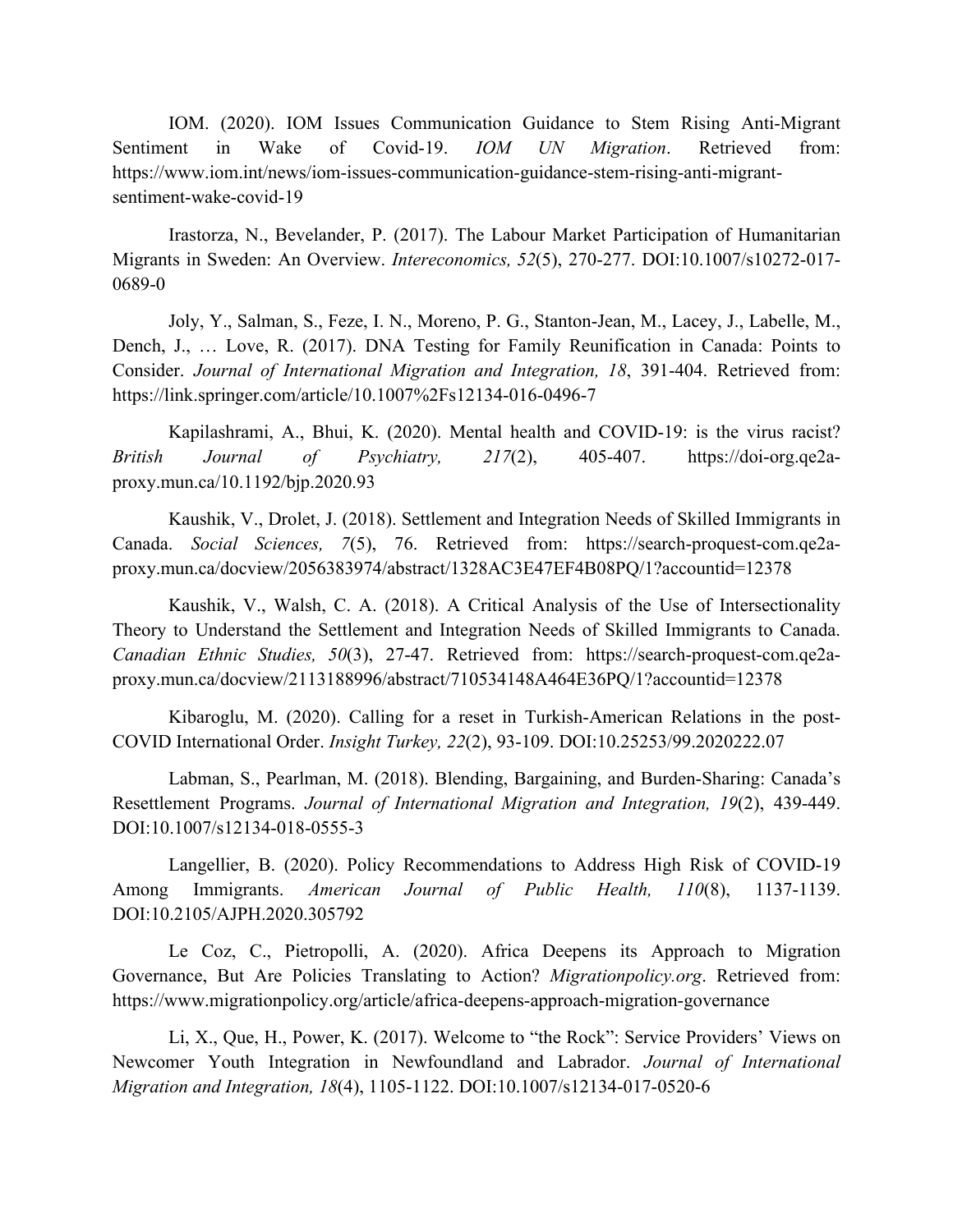Macdonald, D. (2020). The unequal burden of COVID-19 joblessness. *Behind the Numbers*. Retrieved from: https://behindthenumbers.ca/2020/05/08/unequal-burden-covid19 joblessness/

Maharaj, B. (2002). Economic refugees in Post-Apartheid South Africa – Assets or Liabilities? Implications for Progressive Migration Policies. *GeoJournal, 56*, 47-57

Margheritis, A. (2013). Piecemeal Regional Integration in the Post-Neoliberal Era: Negotiating Migration Policies within Mercosur. *Review of International Political Economy, 20*(3), 541-575. DOI:10.1080/09692290.2012.678762.

Martel, L. (2019). The labour force in Canada and its regions: Projections to 2036. *Statistics Canada*. Retrieved from: https://www150.statcan.gc.ca/n1/pub/75-006 x/2019001/article/00004-eng.htm

Martin, B. (2017). EXPERIENCES OF FAMILY SEPARATION FOR ADULTS WHO IMMIGRATE ALONE: Lessons for Social Work Practice and Research. *Canadian Social Work Review, 34*(2), 253-273. Retrieved from: https://search-proquest-com.qe2aproxy.mun.ca/docview/2236152293?rfr\_id=info%3Axri%2Fsid%3Aprimo

Martinez, O., Wu, E., Sandfort, T., Dodge, B., Carballo-Dieguez, A., Pinto, R., Rhodes, S., Moya, E., Chavez-Baray, S. (2015). Evaluating the Impact of Immigration Policies on Health Status Among Undocumented Immigrants: A Systematic Review. *Journal of Immigrant and Minority Health, 17*, 947-970. http://dx.doi.org/10.1007/s10903-014-9976-z.

Mata, F., Pendakur, R. (2017). Of Intake and Outcomes: Wage Trajectories of Immigrant Classes in Canada. *Journal of International Migration and Integration, 18*(3), 829-844. DOI:10.1007/s12134-016-0501-1

Maya, V., Breyer, C., Polk, S. (2020). Undocumented U.S. Immigrants and Covid-19. *The New England Journal of Medicine, 382*(21). DOI:10.1056/NEJMp2005953

Mia, A., Griffiths, M. (2020). Letter to the Editor: The economic and mental health costs of COVID-19 to immigrants. *Journal of Psychiatric Research, 128*, 23-24. https://doi.org/10.1016/j.jpsychires.2020.06.003

Mlambo, V. (2017). Cross-Border Migration in the Southern African Development Community (SADC): Benefits, Problems and Future Prospects. *Journal of Social and Development Sciences 8*(4), 42-56. https://doi.org/10.22610/jsds.v8i4.2062

Mo, G. Y., Cukier, W., Atputharajah, A., Boase, M. I., Hon, H. (2020). Differential Impacts during COVID-19 in Canada: A Look at Diverse Individuals and their Business. *Canadian Public Policy/Analyse de politiques*. Retrieved from: https://www.utpjournals.press/doi/pdf/10.3138/cpp.2020-072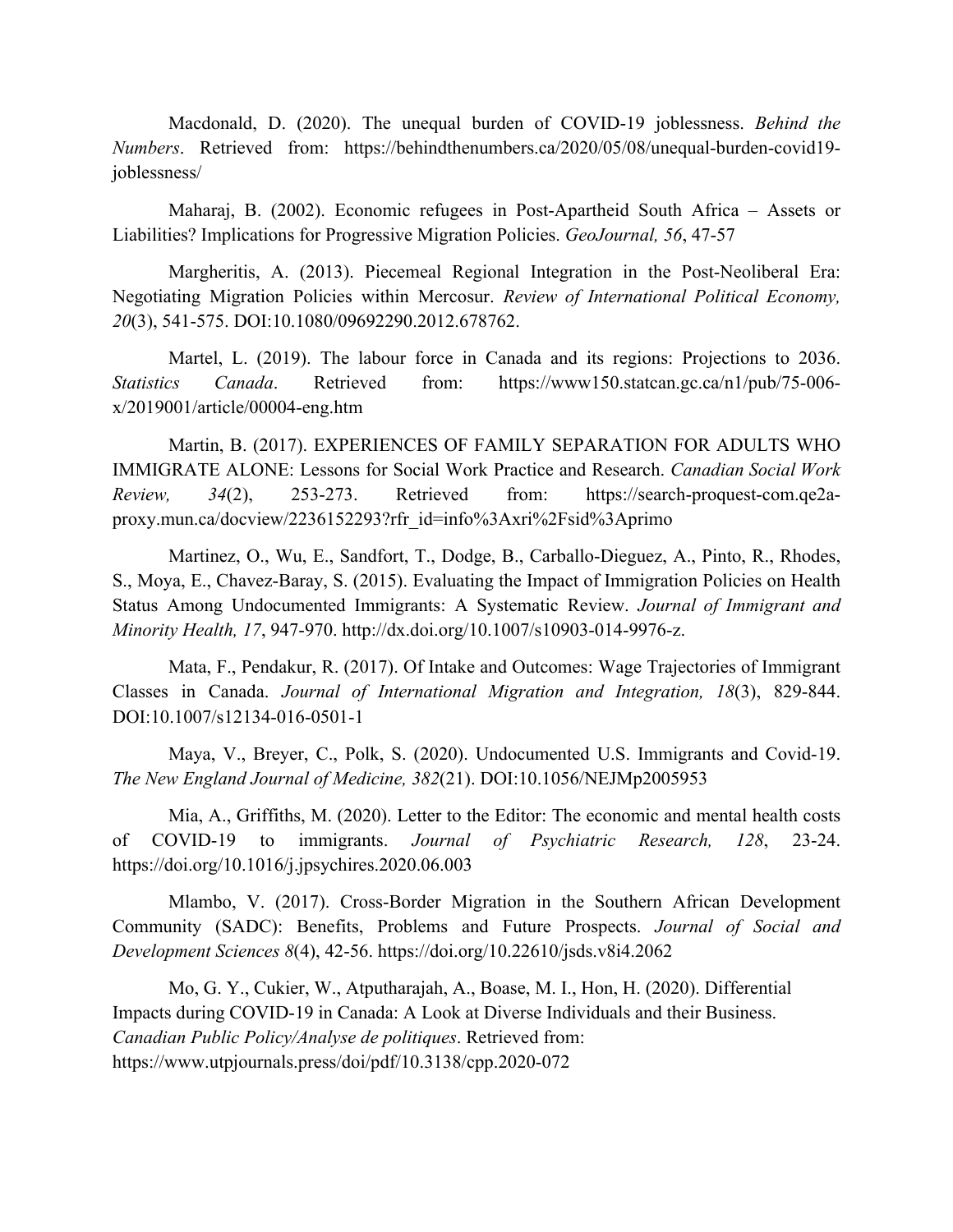Mountford, A., Rapoport, H. (2016). Migration Policy, African Population Growth and Global Inequality. *The World Economy, 39*(4), 543-556. doi:10.1111/twec.12268.

Newbold, K. B. (2020). COVID-19 has hardened Canadian views on immigration. https://brighterworld.mcmaster.ca/articles/covid-19-has-hardened-canadian-views-onimmigration/

New World Immigration. (2020, May 1). Canada's small cities and rural areas desperate for immigrants. Retrieved from: https://www.nwivisas.com/nwi-blog/global/canadas-smallcities-and-rural-areas-desperate-for-immigrants/

Nshimbi, C., Fioramonti, L. (2014). The Will to Integrate: South Africa's Responses to Regional Migration from the SADC Region. *African Development Review, 26*, 52-63. https://doi.org/10.1111/1467-8268.12092

Omidvar, R. (2020). Will Canada be as open to immigrants after COVID-19? *Policy Options*. Retrieved from: https://policyoptions.irpp.org/magazines/may-2020/will-canada-be-asopen-to-immigrants-after-covid-19/

Pereira, A. E., et al. (2018). Facilitated governance in Mercosur: policy transfer and integration in education, health and migration policies. *Revista de Administracao Publica, 52*(2), 285-302. From: Retrieved from: https://www.academia.edu/download/58372105/Facilitated governance in Mercosur policy tra nsfer and integration in education health and migration policies.pdf

Pianigiani, G., Bubola, E. (2020). As Coronavirus Reappears in Italy, Migrants Become a Target for Politicians. *New York Times*. Retrieved from: https://www.nytimes.com/2020/08/28/world/europe/coronavirus-italy-migrants.html

Prime, H., Wade, M., Browne., D. (2020). Risk and Resilience in Family Well-Being During the COVID-19 Pandemic. *American Psychologist, 75*(5). Retrieved from: http://web.a.ebscohost.com.qe2a-proxy.mun.ca/ehost/detail/detail?vid=1&sid=c63a1719-c3dc-48d3-8bdd-cef59bc82d2b%40sdc-v-

sessmgr03&bdata=JkF1dGhUeXBlPWlwLHVybCx1aWQmc2l0ZT1laG9zdC1saXZlJnNjb3BlP XNpdGU%3d#AN=2020-34995-001&db=pdh

Refugee Sponsorship Training Program (n.d.). The Private Sponsorship of Refugees (PSR) Program. Retrieved from: http://www.rstp.ca/en/refugee-sponsorship/the-privatesponsorship-of-refugees-program/

Rosenberg, M., Rogers, K. (2020). A Provocateur Who Put the Words 'China Virus' in Trump's Mouth: [Foreign Desk]. *New York Times*. Retrieved from: https://search-proquestcom.qe2a-proxy.mun.ca/docview/2391788158?rfr\_id=info%3Axri%2Fsid%3Aprimo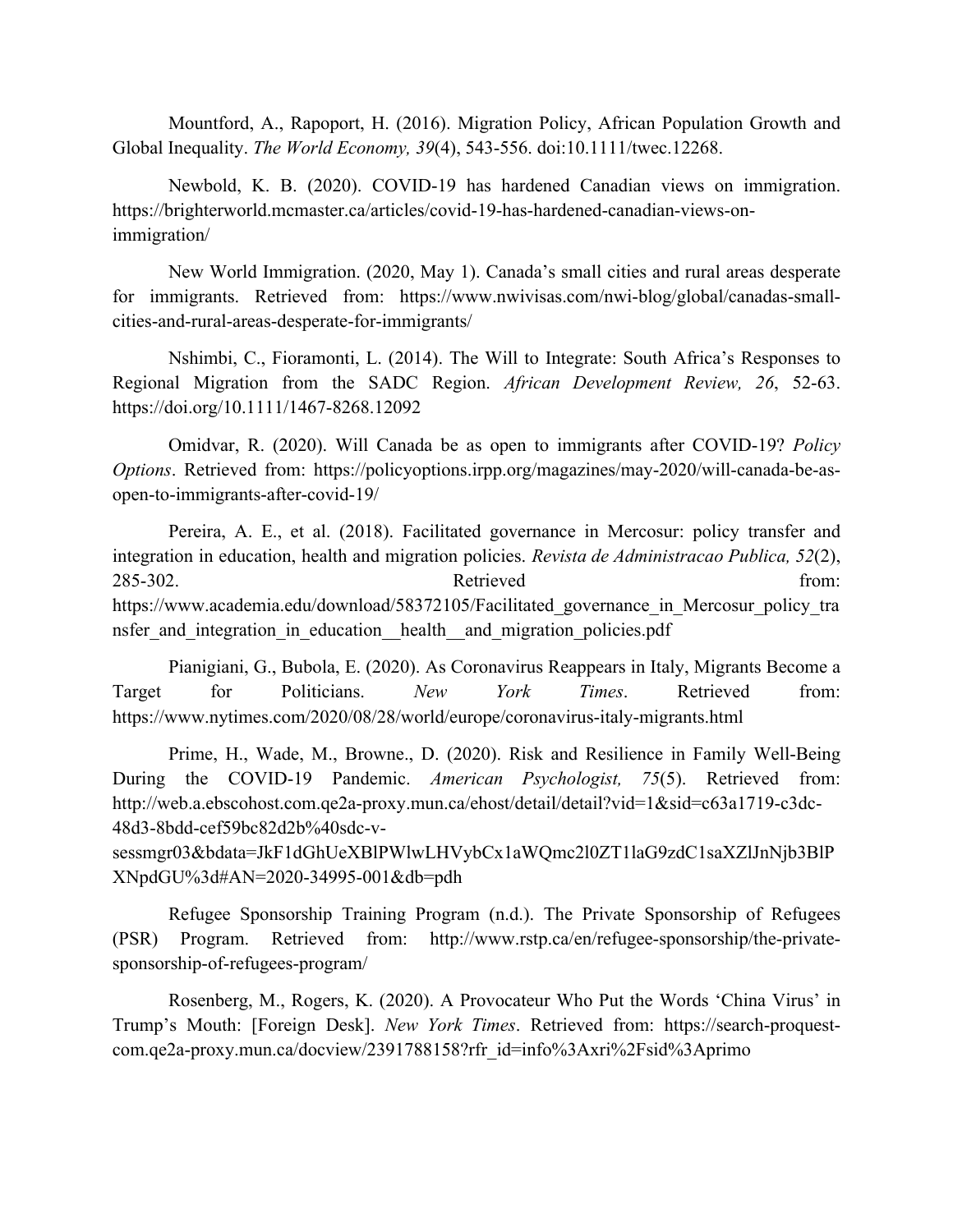Ross, J., Diaz, C., Starrels, J. (2020). The Disproportionate Burden of COVID-19 for Immigrants in the Bronx, New York. *JAMA Internal Medicine, 180*(8), 1043-1044. DOI:10.1001/jamainternmed.2020.2131

Rothman, S., Gunturu, S., Korenis, P. (2020). The mental health impact of the COVID-19 epidemic on immigrants and racial and ethnic minorities. *QJM: An International Journal of Medicine*. https://doi-org.qe2a-proxy.mun.ca/10.1093/qjmed/hcaa203

Sano, Y., Kaida, L., Swiss, L. (2017). Earnings of Immigrants in Traditional and Non-Traditional Destinations: A Case Study from Atlantic Canada. *Journal of International Migration and Integration, 18*(3), 961-980. DOI:10.1007/s12134-017-0512-6

Salami, B., Hervieux, E., Dorow, S., Okeke-Ihejirika, P. (2020). Intensified Exploitation and Mental Stress as Impacts of Changes to the Temporary Foreign Worker Program in Alberta, Canada. *Global Social Welfare, 7*, 57-67. Retrieved from: https://link.springer.com/article/10.1007/s40609-019-00164-1

Smith, D. G. (2018, May 4). At What Age Does Our Ability to Learn a New Language Like a Native Speaker Disappear? Retrieved from: https://www.scientificamerican.com/article/at-what-age-does-our-ability-to-learn-a-newlanguage-like-a-native-speaker-disappear/

 Statistics Canada (2020). Canadian's perceptions of personal safety since COVID-19. https://translate.google.cn/#view=home&op=translate&sl=auto&tl=zh-CN&text=crowdsourcing

Stern, M., Szalontai, G. (2006). Immigration Policy in South Africa: Does It Make Economic Sense? *Development Southern Africa, 23*(1), 123-145. doi:10.1080/03768350600556380

Thangavelu, S. M. (2017). Labour Market Integration with the World: Case of Singapore. *Journal of Economic Integration, 32*(3), 723-758. DOI:10.11130/jei.2017.32.3.723

Toronto Star. (2020). Trump tells UN China to blame for virus: President wants leaders to put own interests first. Retrieved from: https://search-proquest-com.qe2aproxy.mun.ca/docview/2444815460?rfr\_id=info%3Axri%2Fsid%3Aprimo

 Tsion Tadesse Abebe (2017). Migration Policy Frameworks in Africa. https://reliefweb.int/sites/reliefweb.int/files/resources/ar2.pdf.

Tungohan, E. (2017). Temporary Foreign Workers in Canada: Reconstructing 'Belonging' and Remaking 'Citizenship.' Retrieved from: https://journals-sagepub-com.qe2aproxy.mun.ca/doi/full/10.1177/0964663917746483

Turner, L. (2017). Who will resettle single Syrian men? *Forced Migration Review,* (54), 29-31. Retrieved from: https://search-proquest-com.qe2aproxy.mun.ca/docview/1876052293/fulltextPDF/8485690C84984C31PQ/1?accountid=12378